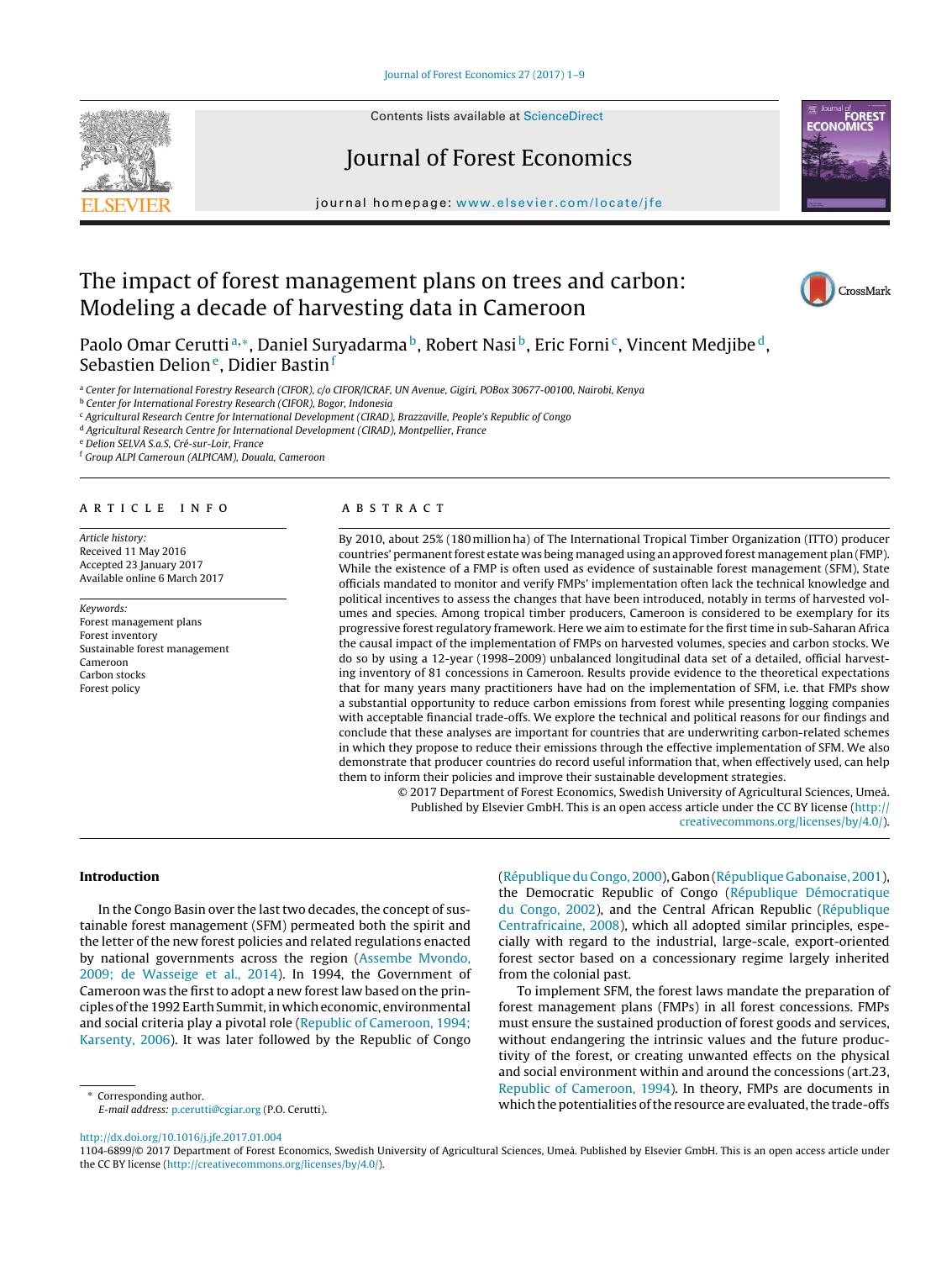among the ecological, economic and social aspects of management are assessed, and balanced solutions are proposed.

In practice, such a balance has been difficult to reach. The 1994 law and follow-up regulations state that the development of FMPs is a prerogative of the State [\(Republic](#page-7-0) [of](#page-7-0) [Cameroon,](#page-7-0) [1995\).](#page-7-0) However, lack of human and financial resources within the ministry – and possibly weak incentives to resist the historically powerful lobby of the forest industrial sector – led the Cameroonian Government (similar to all the other governments in the region) to delegate the preparation and implementation of FMPs to logging companies: after allocation, the winning company can immediately start harvesting but it has an obligation to prepare a FMP within a maximum period of 3 years. The FMP is then sent to the ministry, who should assess the plan's quality and either approve it or send it back to the company with a request to review and resubmit it. The logical consequence of such responsibility being left with logging companies, coupled with the historical weak analytical and monitoring capacities within the ministry, has been that the former's economic interests, especially those linked to timber production, have always played a preeminent – and de facto largely unchecked – role on management decisions as compared to social or environmental ones.

Since the end of the 1990s, when the first FMPs were being prepared by logging companies in newly attributed concessions, many have lauded the efforts made by the Cameroonian Government toward the implementation of SFM (e.g. [IFIA,](#page-7-0) [2006;](#page-7-0) [ITTO,](#page-7-0) [2006\).](#page-7-0) Indeed, over the years, the growing number of approved FMPs has often been used as a proxy for improved management ([COMIFAC,](#page-7-0) [2004;](#page-7-0) [CBFP,](#page-7-0) [2006;](#page-7-0) [GTZ](#page-7-0) [and](#page-7-0) [MINFOF,](#page-7-0) [2006\).](#page-7-0)

Timber harvesting in logging concessions has provided the Government of Cameroon with continuous and valuable economic benefits ([Cerutti](#page-7-0) et [al.,](#page-7-0) [2016a\),](#page-7-0) including about  $\in$  62 million annually entering the State's coffers as taxes and about 23,000 direct and formal jobs [\(Cerutti](#page-7-0) et [al.,](#page-7-0) [2016b\).](#page-7-0) Recent data also suggest that harvesting in concessions has not contributed significantly to increasing deforestation ([Bruggeman](#page-7-0) et [al.,](#page-7-0) [2014;](#page-7-0) [de](#page-7-0) [Wasseige](#page-7-0) et [al.,](#page-7-0) [2014\),](#page-7-0) notably because infrastructural development – e.g. roads – remains low, and logging is very selective, focused on a handful of valuable species. Concerns remain, however, about the impacts on biodiversity (e.g. [Karsenty](#page-7-0) [and](#page-7-0) [Gourlet-Fleury,](#page-7-0) [2006;](#page-7-0) [Abernethy](#page-7-0) et [al.,](#page-7-0) [2013\),](#page-7-0) the capacity to reduce long-term deforestation trends [\(Brandt](#page-7-0) et [al.,](#page-7-0) [2016;](#page-7-0) [Karsenty](#page-7-0) et [al.,](#page-7-0) [2016\),](#page-7-0) as well as about the potential of logging operations, even when conducted through FMPs, to improve the livelihoods and more generally the social conditions of the populations living within and around logging concessions (e.g. [Vandenhaute](#page-8-0) [and](#page-8-0) [Doucet,](#page-8-0) [2006;](#page-8-0) [Samyn](#page-8-0) et [al.,](#page-8-0) [2011;](#page-8-0) [Medjibe](#page-8-0) et [al.,](#page-8-0) [2013;](#page-8-0) [Cerutti](#page-8-0) et [al.,](#page-8-0) [2014\).](#page-8-0)

Notwithstanding these latter caveats, FMPs are still one of the most important practical and necessary indicators used to measure progress toward the adoption of SFM. For instance, many plans require logging companies not only to carry out the standard silvicultural procedures (such as forest inventories), but also require social and community involvement and the mapping of various types of protected forests within the concession area [\(FAO,](#page-7-0) [2015\).](#page-7-0) Yet, in addition to the existence and official approval of a growing number of FMPs, it is also necessary to understand in more detail their impact on the ground.

Indeed, in times where tropical timber producing countries are increasingly requested to establish and monitor baselines on their deforestation and forest degradation rates and report those to international conventions (e.g. UNFCCC, UNCBD), FMPs should start to be assessed for the impacts they have on forest resources and carbon stocks. In this paper, we thus test the hypothesis that the implementation of FMPs in the Congo basin leads to more trees left standing and thus to increased carbon stocks as compared to a situation without FMPs. We focus here on forest stands, timber and carbon,

but are aware that the impacts on residual stands and timber harvesting are but one of the many parameters that must be assessed, such as social demands, livelihoods, tenure and resource rights, non-timber forest products (NTFPs), wildlife, biodiversity, etc.

Our objective is to quantitatively assess the causal impact of FMPs on harvesting levels by applying a standard difference-indifference model, which uses a fixed effect estimation method, to a longitudinal data set with a reduced form econometric model. We then use the results to deduce the impacts in terms of carbon sequestered. The analysis focuses on Cameroon because, among the countries of the Congo Basin, it has the oldest legal framework mandating FMPs and thus a relatively longer time available to observe their effects. Logging concessions in Cameroon started to be auctioned in 2000. Subsequent auctions took place from 2001 to 2013. By 2015, all available concessions had been granted at least once. The first management plans were approved by the ministry in 2004 and, as of 2015, the country had about 6.2 million ha of forest allocated into 90 concessions (each concession averages about 68,000 ha) and 67 of them (about 5.5 million ha, or 74% of existing concessions) were operating under an approved FMP [\(Cerutti](#page-7-0) et [al.,](#page-7-0) [2014;](#page-7-0) [MINFOF,](#page-7-0) [2015\).](#page-7-0) In comparison, the Republic of Congo and Gabon currently have about 13% and 31% of active concessions managed by approved plans, respectively, and the Democratic Republic of the Congo only recently approved the first management plans [\(Cerutti](#page-7-0) et [al.,](#page-7-0) [2016b\).](#page-7-0) Our aim is thus also to derive policy recommendations that could be applied beyond Cameroon and to the region's future forest policies, especially to those countries that are seemingly still experiencing difficulties in extending FMPs to all their production forests.

To the best of our knowledge, no similar quantitative impact evaluation has been carried out for two main reasons. First, official harvesting data are difficult to obtain from both governments and private logging companies. Second, as they are rarely controlled and analyzed, they often present major inconsistencies that make assessments difficult to perform. To overcome these constraints, the data used in this paper are derived from ongoing efforts over a period of a decade working in collaboration with the Cameroonian Government, as well as regular annual checks with logging companies, to detect whether major discrepancies exist between official data from the government and original data provided by logging companies.

# **Methodology**

#### Data collection and validation

Harvesting data were provided by the ministry on an annual basis between 1998 and 2009. The data cover all 81 logging concessions that were operational in the country over that period. Data were generally presented in tabular format, per concession, company and species. For harvested species, both the number of trees and volumes – as declared to MINFOF – were collected.<sup>1</sup> Several controls were regularly used to check for possible mistakes e.g. year-on-year controls, to check for large, unexplained variations in harvesting in concessions, as well as the volume/number of trees ratios.

Where controls indicated the presence of possible mistakes, three further controls were applied. First, the original declarations

 $1$  In theory, for the purposes of paying the stumpage fee on the total harvested volumes, logging companies should declare on the official forms (called DF10 in Cameroon) the total volume of the felled tree (volume *abattu*). It is standard practice, however, to declare on the DF10 only the volumes that are eventually taken out of the forest (volume roulé). Logging companies do this in order to pay for stumpage and other fees of only the timber that is actually processed; this is tolerated by the administration.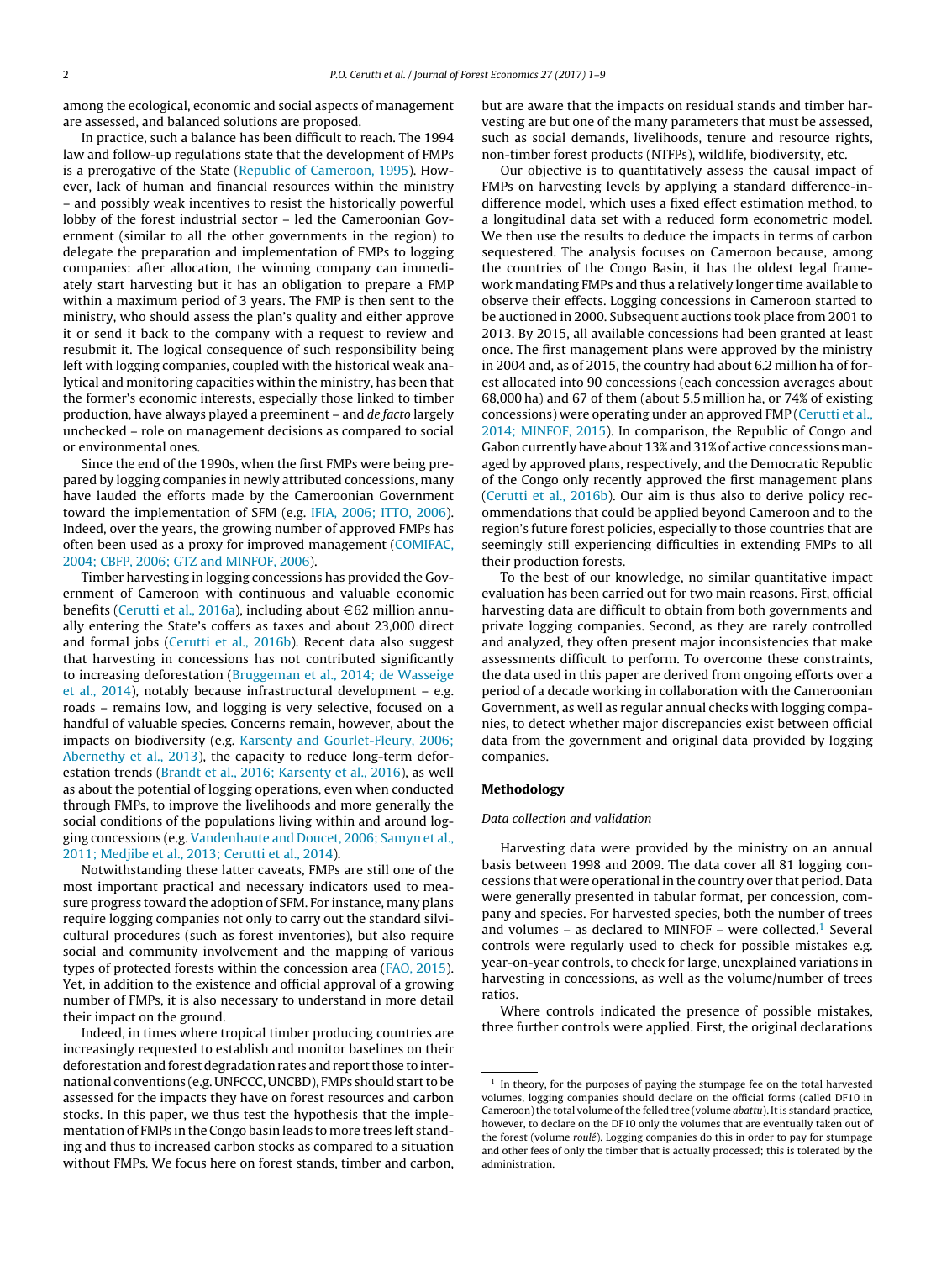<span id="page-2-0"></span>provided by logging companies to the ministry were located, where possible. Declarations are usually provided by logging companies in paper format to the decentralized offices of the ministry before being centralized in the capital city, Yaoundé. For various reasons, it sometimes happens that declarations are not entirely or timely registered at the central level. However, original paper copies remains scattered among several offices of the ministry. These copies were searched for where possible.

Second, where original copies could not be found in the ministry, logging companies were contacted and asked if they were willing to provide their original harvesting declarations. Only in three instances over four years, a concerned company could not find the original declaration. In those cases, their records were not considered for the analysis in the missing years.

Third, the ministry and companies' declarations were compared with volumes declared at the Ministry of Finance for tax purposes, notably stumpage fees. The Ministry of Finance rarely recorded the number of harvested trees, thus volumes were used instead. In the case of discrepancies, the ministry or companies were asked again whether they could locate the origin of such discrepancies.

Finally, data were assessed by considering the number and volume of: (i) all harvested timber species, and (ii) the five most harvested timber species per company. This was done because previous analyses have shown that most companies focus their harvesting on a small number of species ([Cerutti](#page-7-0) et [al.,](#page-7-0) [2008\),](#page-7-0) so we wanted to test whether the implementation of management plans had different impacts on the most harvested timber species compared to the entire harvested volumes. When all logging concessions were grouped together over a decade, the top five harvested species covered 83% of total production, confirming that harvesting remains very selective, and they were: ayous (Triplochyton scleroxylon, 41%), sapelli (Entandrophragma cylindricum, 26%), tali (Erythropleum ivorense, 8%), azobé (Lophira alata, 5%) and fraké (Terminalia superba, 4%).

A similar procedure has been used to find annual harvesting areas (or annual allowable cut, [AAC], in hectares). In general, the ministry publishes AACs on an annual basis, but it is sometimes unclear whether the declared trees and volumes refer to the annual AAC or to AACs spanning two years. This may lead to mistakes in calculation of the harvested trees and volumes per hectare per year. In effect, companies are legally authorized to use a single AAC for a maximum period of two years. In other words, if the authorized volumes in year X have not been entirely harvested, companies may be required to keep harvesting the same area in year  $X+1$ . In parallel, they may start harvesting the new AAC granted in year X+ 1. Controls of original documents and clarifications with logging companies helped to solve those cases where values – after a manual check – were found to be different from the previous or from following years.

In total, the resulting data set consists of 619 coupled concession-year lines, spanning from harvesting year 1998/1999 to 2009, covering about 1.8 million hectares of AAC ( $n = 578$ ) and a total production of about 15 million cubic meters. The number of considered AAC ( $n = 578$ ) is lower than the coupled concession-year lines because only complete lines were used in the calculations, i.e. those for which the number of trees, the volumes and the AAC were present (see Table 1). Despite our best efforts, the longitudinal data are unbalanced, with data from the 1998-2000 harvest largely missing. Therefore, we mainly rely on data from 2001 onwards in the analysis below.

#### The model

To estimate the outcomes of concession, we applied a standard difference-in-differences model that uses a fixed effect estimation

#### **Table 1**

Summary statistics of the total and the five most harvested timber species in 81 logging concession considered for this study (managed and non-managed) in Cameroon.

|                             | Mean     | Std dev  | N   |
|-----------------------------|----------|----------|-----|
| Area (ha)                   | 3031.3   | 1468.7   | 507 |
| <b>Total harvest</b>        |          |          |     |
| Trees harvested             | 2351.4   | 1503.5   | 463 |
| Volume harvested $(m3)$     | 29,955.3 | 20.580.4 | 465 |
| Volume per ha harvested     | 10.4     | 6.4      | 465 |
| Five most harvested species |          |          |     |
| Trees harvested             | 1991.4   | 1343.2   | 414 |
| Volume harvested $(m3)$     | 26,120.6 | 19,357.2 | 416 |
| Volume per ha harvested     | 9.1      | 6.2      | 416 |

method to the longitudinal data set with a reduced form econometric model:

$$
y_{it} = \alpha + \beta F M P_{it} + \gamma_i + \eta_t + \varepsilon_{it}
$$
\n<sup>(1)</sup>

where  $y_{it}$  is outcomes of concession *i* in year *t*. In other words, we compared what happens to several variables linked to harvesting activities, after the introduction of FMPs. To do so, our difference-indifferences model compares trends both between FMUs (those with and without FMPs) and within FMUs (before and after a particular FMU had an FMP).

In this paper, we use seven outcome variables: area harvested (hectare), number of trees harvested (total and five most harvested species), total volume harvested (total and five most harvested species, in  $m<sup>3</sup>$ ), and volume per hectare harvested (total and five most harvested species, in  $m^3/ha$ ). Meanwhile,  $FMP_{it}$  is a dummy variable that is equal to one if concession  $i$  has an approved forest management plan in year t, and zero otherwise. Finally,  $\gamma_i$  is concession fixed effect,  $\eta_t$  is year fixed effects, and  $\varepsilon_{it}$  is the error term.

The model in Eq.  $(1)$  is a fixed effects model that takes advantage of the longitudinal data set. It controls for time-invariant unobserved heterogeneity and time trends, which could cause biased estimates. The first forest management plan was approved and became operational in 2004. Assuming common trends between concessions that have a management plan and those that do not, the estimated coefficient  $\beta$  is the causal impact of the forest management plan on the outcome variables.

We used the reduced form model to test the common trends assumption:

$$
y_{it} = \alpha + \beta F M P_i + \eta_t + \sum_{t=2002}^{t=2003} \delta_{it} (F M P_i \times \eta_t) + \varepsilon_{it}
$$
 (2)

where  $y_{it}$  and  $\eta_t$  are the same as in Eq. (1), and FMP<sub>i</sub> is equal to 1 if concession i eventually has an approved management plan in the data set, and zero otherwise. Meanwhile,  $FMP_i \times \eta_t$  is the interaction term. In this model, estimated coefficients  $\hat{\beta}$ ,  $\hat{\eta}_{2002}$  and  $\hat{\eta}_{2003}$  show the differences in timber harvests between the eventually treated concessions and the never treated concessions. If these variables are not significantly different from zero, then there is no evidence of the common trends assumption being violated.

Before presenting the results, it is important to mention that there might exist relevant time-variant factors that could affect managed and non-managed concessions differently and that, if included as controls in the model, could improve its outputs. It is possible, for example, that precipitation, accessibility, timber prices, or population dynamics, could impact managed and nonmanaged concessions in non-homogeneous ways. Because both managed and non-managed concessions (i) are scattered over the entire national territory, (ii) are largely served by the same main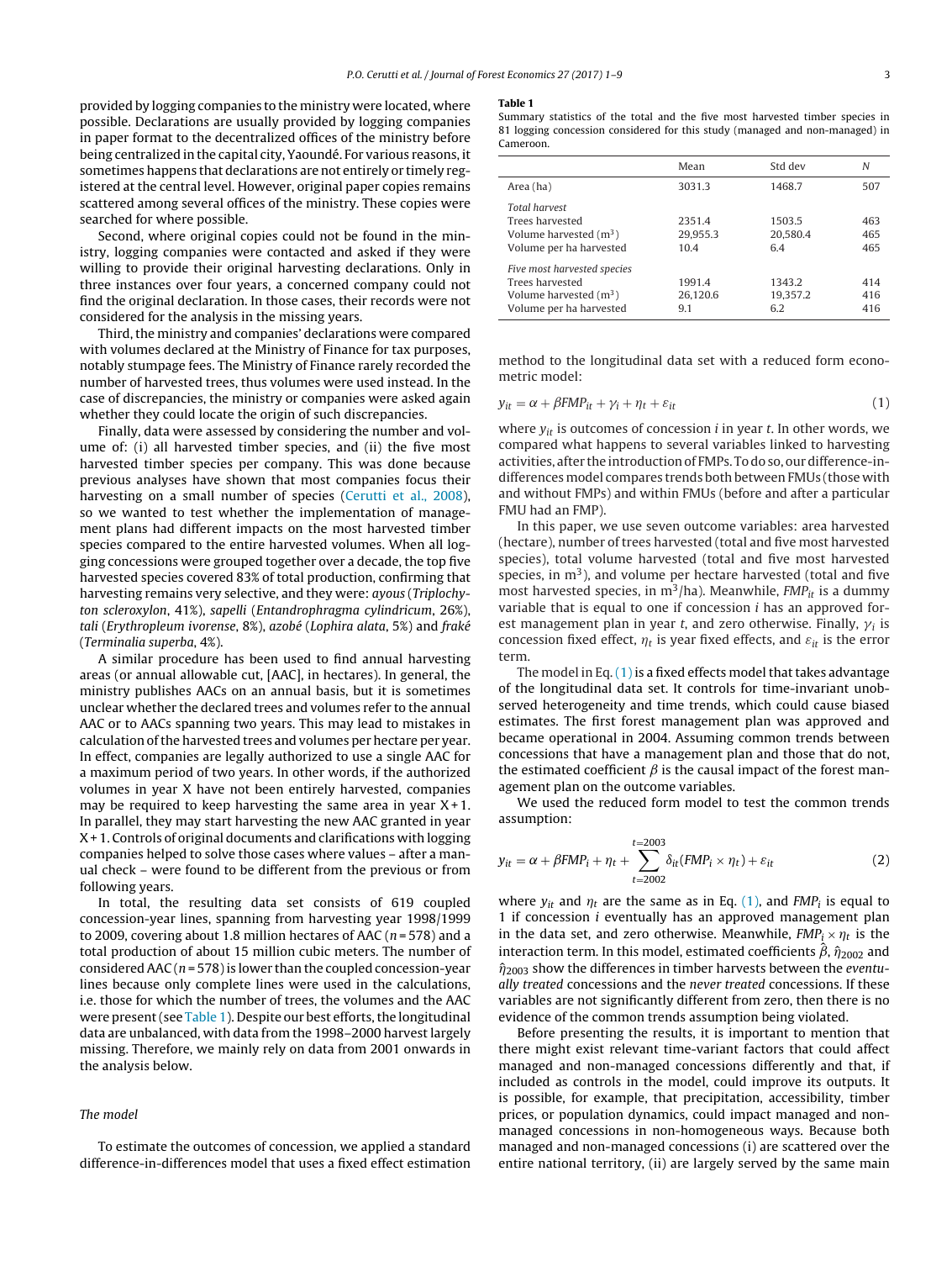

**Fig. 1.** Proportion of logging concessions with management plans and valid concessions (1998–2009).

roads along which villages neighboring both types of concessions are located, and (iii) serve similar consumer markets (e.g. Europe for sawn-wood and Asia for logs), we believe the differential impacts of these time-variant factors are unlikely to radically change the results presented below. Yet, as soon as more accurate data and information on those factors become available for each year and for each concession's specific annual harvesting area, and hopefully as transparency becomes a shared value among all logging companies, further research will have to be conducted that could improve our results.

# **Results**

#### Summary statistics

[Table](#page-2-0) 1 shows the summary statistics of the outcome variables. Fig. 1 shows the proportion of logging concessions with a forest management plan by year.

As said, the first forest management plan was approved and became operational in 2004, and by 2009 more than 80% of the attributed concessions considered for this analysis had an approved management plan (Fig. 1). The remaining 20% of attributed concessions were either in the 3-years period after attribution during which they should legally prepare the FMP, or their submitted FMPs were under review by the ministry.

## Testing the common trends assumption

The key identifying assumption in our model, which will allow us to claim causality between the management plan and timber harvest, is common trends. The assumption is that without a management plan, the trend in timber harvests of the treated concessions – i.e.the treatment or concessions with management plans – will be similar to the trend in the control concessions – i.e. the control group or concessions without management plans.<sup>2</sup>

 $^{\rm 2}$  The number of concessions in the treatment and control group changes over the years, as more FMPs are approved. These changes (i.e. variation) are used to measure

There is no formal test for the common trends assumption. Our approach to informally test the assumption is by comparing pre-2004 trends in timber harvests between the eventually treated concessions and the never treated concessions ([Galiani](#page-7-0) et [al.,](#page-7-0) [2005\).](#page-7-0) Specifically, we compare trends between 2001 and 2003. If the differences in timber harvests between these two groups are already statistically significant before any management plans came into effect, then it is likely that the common trends assumption has been violated.

[Table](#page-4-0) 2 shows the estimation results. For all seven outcome variables, concessions that eventually obtained a management plan had a larger area and harvested more in 2001 (FMP line in [Table](#page-4-0) 2). As said, auctions for logging concessions started in 2000. Hence, for the purpose of this analysis, 2001 could be considered a 'special' year because it was the first one in which formal concessions began operating under the prescriptions of the 1994 law, i.e. implementing large-scale harvesting. In practice, this could have meant that companies that planned to comply with the law (i.e. that planned to prepare a FMP) exploited a last window of opportunity and requested – and were indeed authorized by the ministry – larger harvesting areas and higher volumes then those forthcoming under the more stringent rules of the FMP. Such interpretation is also supported by the fact that the statistically significant difference found in 2001 disappeared in 2002 and 2003 for all outcome variables, with the exception of trees harvested in 2002, where concessions that eventually obtained a management plan (FMP  $\times$  2002 line in [Table](#page-4-0) 2) had a statistically significant lower harvest. This difference, however, is reflected neither in the trees and volumes harvested among the top five species, which as said accounted for the vast majority of the production, nor in the other variables (volumes and areas) that account for all harvested species. Therefore, we can confidently assume that in the two years prior to the first management plan being approved, there were no significant differences in harvests and area between the eventually treated concessions

the impact of FMPs. Such logic may not hold if those changes were non-random, but from what we can tell from the data, they seem to be random.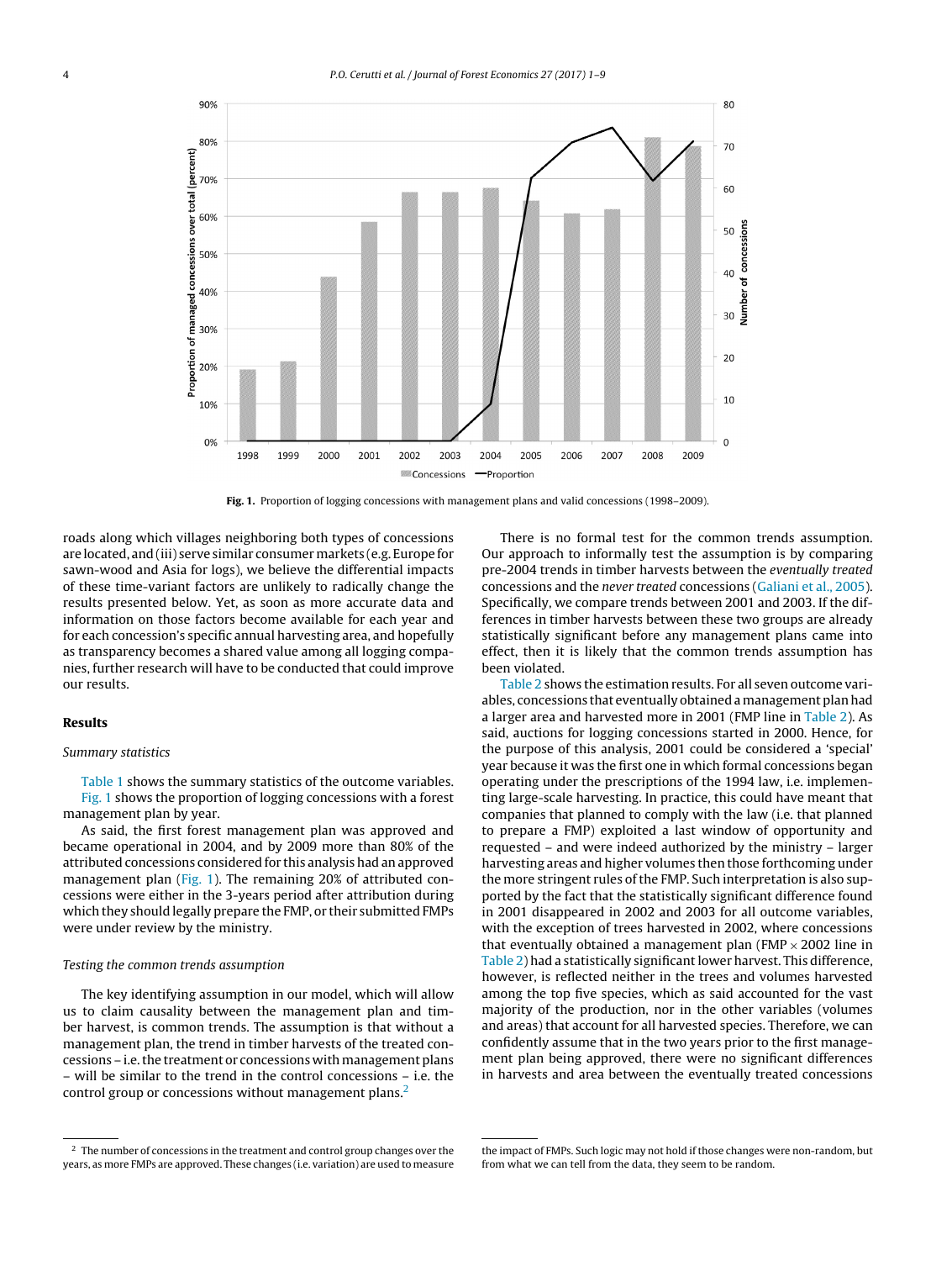#### <span id="page-4-0"></span>**Table 2** Summary statistics for the test conducted on the common trend assumptions.

|                   | Area                     | Trees<br>harvested       | Trees<br>harvested -<br>Top 5 species <sup>a</sup> | Volume<br>harvested | Volume<br>harvested -<br>Top 5 species | Tree per<br>hectare<br>harvested | Tree per<br>hectare<br>harvested -<br>Top 5 species | Volume per<br>hectare<br>harvested | Volume per<br>hectare<br>harvested -<br>Top 5 species |
|-------------------|--------------------------|--------------------------|----------------------------------------------------|---------------------|----------------------------------------|----------------------------------|-----------------------------------------------------|------------------------------------|-------------------------------------------------------|
|                   | coef/se                  | coef/se                  | coef/se                                            | coef/se             | coef/se                                | coef/se                          | coef/se                                             | coef/se                            | coef/se                                               |
| <b>FMP</b>        | 802.174***<br>(270.646)  | 1012.256***<br>(308.063) | 845.183***<br>(310.225)                            | 13,161.89***        | 11,620.860***                          | $0.224$ **                       | 0.187                                               | $3.204$ ***                        | $2.891$ **                                            |
| 2002              | 333.000                  | 633.643**                | 431.679                                            | 4290.943            | 2727.589                               | 0.206                            | 0.153                                               | 1.388                              | 1.671                                                 |
|                   | (290.145)                | (283.324)                | (332.077)                                          | (3657.490)          | (4232.091)                             | (0.142)                          | (0.155)                                             | (1.484)                            |                                                       |
| 2003              | 699.000                  | $-180$                   |                                                    | $-3168.617$         |                                        | $-0.083$                         |                                                     | $-1.751$                           |                                                       |
|                   | (405.674)                | (461.958)                |                                                    | (4319.473)          |                                        | (0.214)                          |                                                     | (1.794)                            |                                                       |
| $FMP \times 2002$ | $-449.460$               | $-809.711$ **            | $-566.279$                                         | $-4242.878$         | $-2379.033$                            | $-0.264$                         | $-0.210$                                            | $-1.569$                           | $-1.018$                                              |
|                   | (330.478)                | (352.134)                | (373.929)                                          | (4432.644)          | (4778.577)                             | (0.161)                          | (0.167)                                             | (1.777)                            | (1.890)                                               |
| $FMP \times 2003$ | $-782.957$               | $-336.058$               |                                                    | $-1296.187$         |                                        | $-0.079$                         |                                                     | 0.220                              |                                                       |
|                   | $(435.842)$ <sup>*</sup> | (520.969)                |                                                    | (5234.370)          |                                        | (0.226)                          |                                                     | (2.014)                            |                                                       |
| Constant          | 2376**                   | 1646.5**                 | 1432.75                                            | 18,753.1            | 16,334.91***                           | $0.642$ **                       | $0.561***$                                          | $7.317***$                         | $6.401$ ***                                           |
|                   | (184.642)                | (184.208)                | (216.455)                                          | (1716.843)          | (2227.713)                             | (0.075)                          | (0.090)                                             | (0.718)                            | (0.946)                                               |
| Number of         | 160                      | 153                      | 104                                                | 153                 | 104                                    | 153                              | 104                                                 | 153                                | 104                                                   |
| observations      |                          |                          |                                                    |                     |                                        |                                  |                                                     |                                    |                                                       |
| $R^2$             | 0.021                    | 0.042                    | 0.016                                              | 0.044               | 0.024                                  | 0.038                            | 0.010                                               | 0.040                              | 0.014                                                 |
|                   | 2.790                    | 4.930***                 | 2.590'                                             | $4.040***$          | 3.530                                  | $3.470***$                       | 1.170                                               | 2.980                              | 1.780                                                 |

Notes: Standard errors in parentheses, clustered at concession level.

<sup>a</sup> The top 5 species vary from one concession to another (see main text for the most harvested species for all concessions).

 $^*$  .1.

\*\* .05. \*\*\*  $.01$ .

and never treated concessions. This is indirect evidence that the common trends assumption may be valid.

## The impact of management plan on timber harvests

[Table](#page-5-0) 3 shows the impact of management plan on harvests, using the model in Eq. [\(1\).](#page-2-0)

Management plans reduced timber harvests by an average of 688 trees per concession, which translates to an average of 6453  $m<sup>3</sup>$ lower production per concession. This is an economically large impact, as it is equivalent to 0.46 and 0.3 standard deviations for trees and volume, respectively. When we examine the harvests of the five most harvested species, we find a statistically significant impact for management plans. On average, concessions with a management plan harvested 594 fewer trees among the top five species, equivalent to 5083 $m<sup>3</sup>$ . Similar to its impact on total harvests, management plans also had an economically large impact on the top five species, by about 0.44 and 0.26 standard deviations, respectively for trees and volume.

Almost 80% of the concessions eventually received an approved forest management plan. As a robustness check, we remove the 20% of concessions that never had an approved management plan and re-estimated the results. This estimation therefore only relies on the variation in the year the concessions first received a management plan to identify the impact of management plan on timber harvests. The results (shown in [Appendix](#page-7-0) [A\)](#page-7-0) are not statistically different from the results in [Table](#page-5-0) 3.

# The impact of management plan on the carbon sequestered: a conservative estimation

Here we use the estimated impacts of management plans on timber harvests to estimate the amount of carbon sequestered as a result of the lower harvests. Indeed, lower harvests are not the only variable affecting sustainability, and more research is needed to understand the multiple and complex relations that exist between harvesting levels and other characteristics at the stand level. Yet, harvesting levels can be a useful proxy for other important variables also affected by logging, such as species' regeneration and growth of economically valuable species. For example, there exists a linear relationship between the harvesting intensity and the amount of damages to the residual stand, which translates in improved carbon sequestration [\(Nasi](#page-7-0) [and](#page-7-0) [Forni,](#page-7-0) [2006\).](#page-7-0)

There are two major ways through which lower timber harvests lead to more biomass left standing and hence higher carbon sequestration. First, a lower harvest means more trees are left uncut. This is related not only to the lower amount of timber extracted from the forest and declared by logging companies, but also to: (i) the biomass that is normally abandoned in the forest because it is not economically viable for the logging companies (e.g. sections of the trunk that are of insufficient quality), (ii) branches and leaves, and (iii) belowground biomass (i.e. roots). Second, the impact of lower forest damage caused by the lower number of trees cut means less damage to surrounding vegetation, less secondary and tertiary logging roads built to reach the trees, etc.

Estimating the amount of carbon stored in the trees is a complex process. Without individual parameters on the harvested trees or the trees left standing, it is not possible to measure the exact amount of carbon that was left standing in the forest through the implementation of management plans. We therefore use indirect methods and err on the conservative side. The [IPCC](#page-7-0) [\(2006\)](#page-7-0) considers that the relationship between biomass and carbon is

# $C_W = 0.47 B_W$

where  $C_w$  is carbon in wood and  $B_w$  is the biomass of the tree.

In order to obtain an estimate of the biomass  $(B_w)$ , we use the impact estimates on volume per hectare harvested (Column 6, [Table](#page-5-0) 3),  $-2.016 \text{ m}^3/\text{ha}$ , or  $-0.18$  trees/ha. We assume average wood density of 640 kg/m<sup>3</sup> ([Djomo](#page-7-0) et [al.,](#page-7-0) [2010\).](#page-7-0) Multiplying the two figures, we arrive at 1290 kg/ha of biomass, which is equivalent to 0.6 tC/ha.

Based on our data, the total annual allowable cut under management plan in Cameroon between 2004 and 2009 is 720,706 ha. Therefore, the amount of carbon stored (or rather left standing in the forest) as a result of lower harvest of economically viable timber (i.e. the portion of the resource that is eventually extracted and declared by the logging companies, and on which stumpage fees are paid) is 437,045 tons [metric tons] of carbon (tC) over the entire period [\(Table](#page-5-0) 4).

To estimate the amount of timber that is left in the forest after the trees have been felled, one needs to make several assumptions.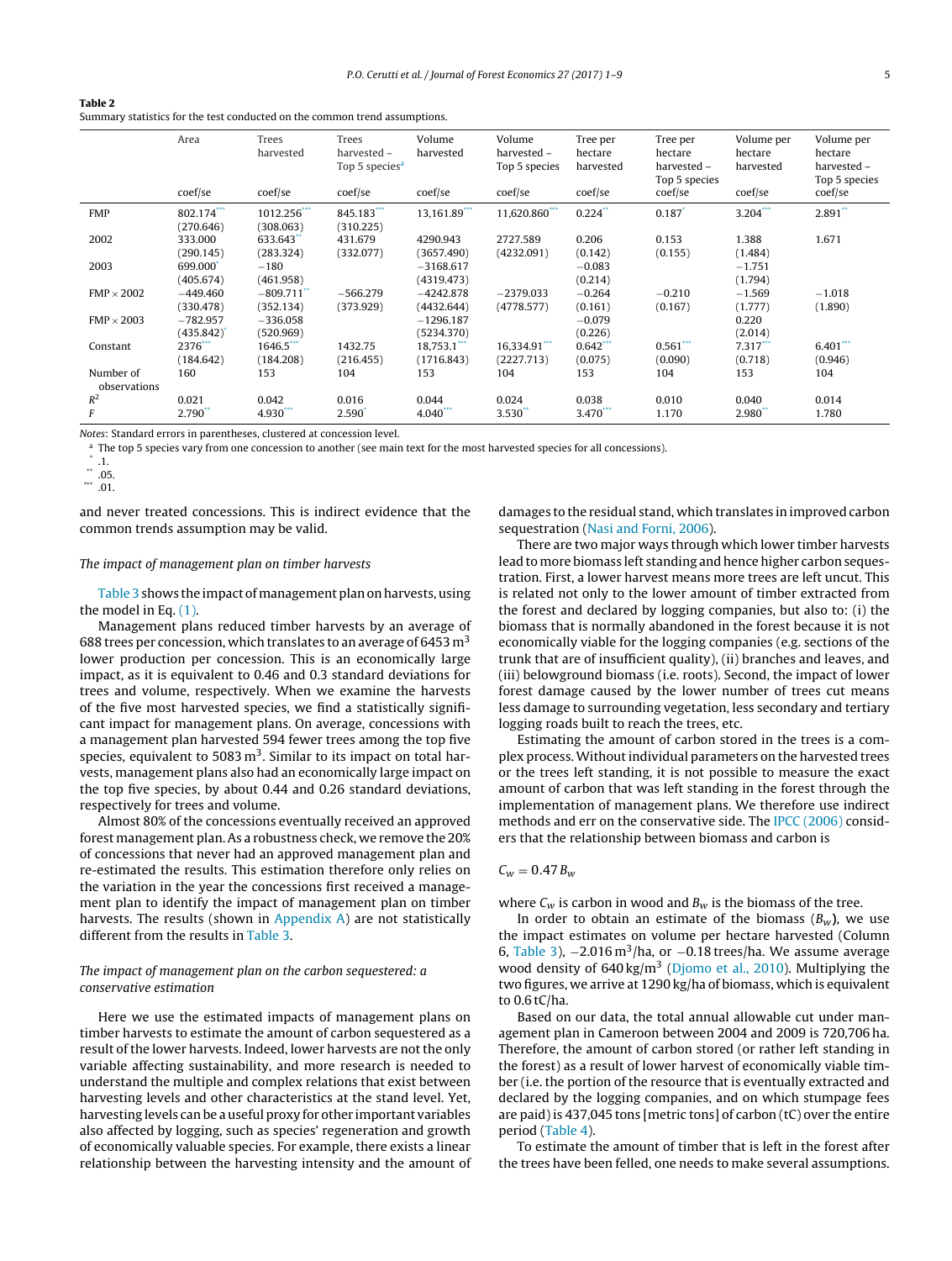<span id="page-5-0"></span>

| Table 3                                |
|----------------------------------------|
| Impact of management plans on harvest. |

|                             | Area                 | Trees<br>harvested         | Trees<br>harvested -<br>Top 5 species | Volume<br>harvested       | Volume<br>harvested -<br>Top 5 species | Volume per<br>hectare<br>harvested | Volume per<br>hectare harvested<br>- Top 5 species |
|-----------------------------|----------------------|----------------------------|---------------------------------------|---------------------------|----------------------------------------|------------------------------------|----------------------------------------------------|
|                             | (1)                  | (2)                        | (3)                                   | (4)                       | (5)                                    | (6)                                | (7)                                                |
| <b>FMP</b>                  | 119.375<br>(137.674) | $-688.414$ **<br>(295.591) | $-593.641$ **<br>(251.631)            | $-6452.988$<br>(3391.682) | $-5083.214$ <sup>*</sup><br>(2786.978) | $-2.016^*$<br>(1.115)              | $-1.870^{*}$<br>(1.056)                            |
| Concession<br>fixed effects | Yes                  | Yes                        | Yes                                   | Yes                       | Yes                                    | Yes                                | Yes                                                |
| Year fixed<br>effects       | Yes                  | Yes                        | Yes                                   | Yes                       | Yes                                    | Yes                                | Yes                                                |
| Number of<br>observations   | 506                  | 463                        | 414                                   | 465                       | 416                                    | 465                                | 416                                                |
| $R^2$                       | 0.630                | 0.572                      | 0.622                                 | 0.637                     | 0.686                                  | 0.499                              | 0.569                                              |

Notes: Standard errors in parentheses, clustered at concession level.

 $^*$  .1.

 $^*$  .05.

\*\*\*.01.

#### **Table 4**

Detail of results on living biomass left standing.

| Living biomass left standing                           | tC        |
|--------------------------------------------------------|-----------|
| Lower timber harvest                                   | 437.045   |
| Sections of the trunk normally abandoned in the forest | 200,312   |
| Branches and leaves                                    | 140.219   |
| Belowground biomass (roots)                            | 186.618   |
| Lower forest damage                                    | 845.561   |
| <b>Total tC</b>                                        | 1,809,756 |

For instance, high-value tree species that are used to produce sawn wood generally command higher recovery rates (i.e. timber extracted as logs over total trunk volume, up to the first big branch) than lower value tree species that are generally used to produce veneer and plywood. This is because the number of imperfections (e.g. bending, spots, holes, etc.) that may affect the latter species is higher than those that may affect the former species. Here we assumed a 50:50 ratio between sawn wood and veneer/plywood species and we applied a recovery rate of 80/20 (logs/waste) to sawn wood and of 60/40 to veneer/plywood [\(Durrieu](#page-7-0) [de](#page-7-0) [Madron](#page-7-0) et [al.,](#page-7-0) [1998\).](#page-7-0) This leads to an estimate of 200,312 tC left standing.

Similarly, the literature provides standard ratios that could be applied to the estimate of the biomass of branches, leaves and roots. Here we applied an expansion factor for tropical moist forests from trunk to total aboveground biomass (branches and leaves) of 0.22 [\(Djomo](#page-7-0) et [al.,](#page-7-0) [2010\),](#page-7-0) and from above to belowground biomass (roots) of 0.24 [\(IPCC,](#page-7-0) [2006;](#page-7-0) [Durrieu](#page-7-0) [de](#page-7-0) [Madron](#page-7-0) et [al.,](#page-7-0) [2011\).](#page-7-0) This leads to an estimate of 140,219 tC and 186,618 tC left standing, respectively.

In order to measure the damage 'spared' to the forest, we use ([Durrieu](#page-7-0) [de](#page-7-0) [Madron](#page-7-0) et [al.,](#page-7-0) [2011\)](#page-7-0) who suggest that (i) the damage caused by harvesting activities on the residual standing stock and harvesting waste is equal to  $0.46$  tC/m<sup>3</sup>, and (ii) for each harvested tree an harvesting track of about 200 m is built in the forest: each meter of such track (with an average width of 4.5 m) releases about 0.00683 tC. By using the impact estimates on volume per hectare harvested (Column 6, Table 3),  $-2.016 \,\mathrm{m}^3/\mathrm{ha}$ , the damage 'spared' to the residual standing stock equals 0.93 tC/ha, or a total of 668,354 tC over the AACs of the managed concessions. Similarly, by using the total number of spared trees over the AACs of the managed concessions (0.18 tree/ha \* 720,706 ha = 129,727 trees), we estimate the length of avoided harvesting road building at about 25,945 km, which translates into about 177,207 tC left standing. In summary, avoided damage adds up to about 845,561 tC.

Therefore, the impact of management plans in Cameroon between 2004 and 2009 in terms of carbon left standing as healthy, living trees is 1,809,756 tC (Table 4). If all concessions were managed according to a management plan, this would have resulted in about 591,000 tC left standing per year (assuming about 7 million ha of logging concessions were managed with FMPs). Similarly, assuming all current logging concessions in the Congo Basin (for a total area of about 49 million ha) were managed with an FMP, a total of about 4.1 million tC would be left standing each year when compared to standard harvesting.

Given the existing uncertainties in available public and largescale data on carbon stocks and deforestation rates, particularly in the countries of the Congo basin, it is difficult to put our findings in context. Yet, for example, in its recently submitted Intended Nationally Determined Contribution (INDC), the Cameroonian government adopted a scenario of reference for 2010 of about 39 MtCO2e of emissions [\(République](#page-7-0) [du](#page-7-0) [Cameroun,](#page-7-0) [2015\).](#page-7-0) Hence, the adoption and implementation of FMPs could contribute a reduction of about  $6\%$  to the current total emissions of the country.<sup>3</sup> Similarly, net deforestation across the Congo basin has recently been estimated at about 181,500 ha annually [\(Mayaux](#page-7-0) et [al.,](#page-7-0) [2013\),](#page-7-0) which corresponds to an annual loss of about 123 MtCO2e (using a conversion factor of about 185 tC/ha, as found by [Nasi](#page-7-0) et [al.,](#page-7-0) [2009\).](#page-7-0) Hence, the adoption and implementation of FMPs across the Congo basin could contribute to reduce current annual emissions by about 12%. Such values are of course only indicative and they can surely be improved with further research and better data. For instance, one underlying assumption in our calculations is that avoided carbon emissions through FMPs are permanent and perpetual. Although this can be considered a safe assumption on the short- to medium-term, notably given the systematic lower impacts and longer rotation cycles in managed concessions, further research is needed to better quantify and qualify what actually will happen in a second rotation cycle. Nonetheless, those values do highlight the importance of FMPs as a policy measure that could bear many fruits if coherently and broadly implemented and improved over time.

# **Discussion and conclusion**

Forest management plans implemented in Cameroon between 2004 and 2009 have forced companies to reduce the number of trees and the volumes they harvest. This result, based on a novel analysis of a decade of harvesting inventory data, provides evidence to the theoretical expectations that many practitioners have had on the implementation – albeit still partial – of forest policies and of their effectiveness in the Congo basin (e.g. [Durrieu](#page-7-0) [de](#page-7-0) [Madron](#page-7-0) et [al.,](#page-7-0) [2011\).](#page-7-0)

<sup>&</sup>lt;sup>3</sup> We estimate that 590,855 tC are left standing. These correspond to about 2,168,439 tCO2e, which can then be compared to the reference emissions level for Cameroon.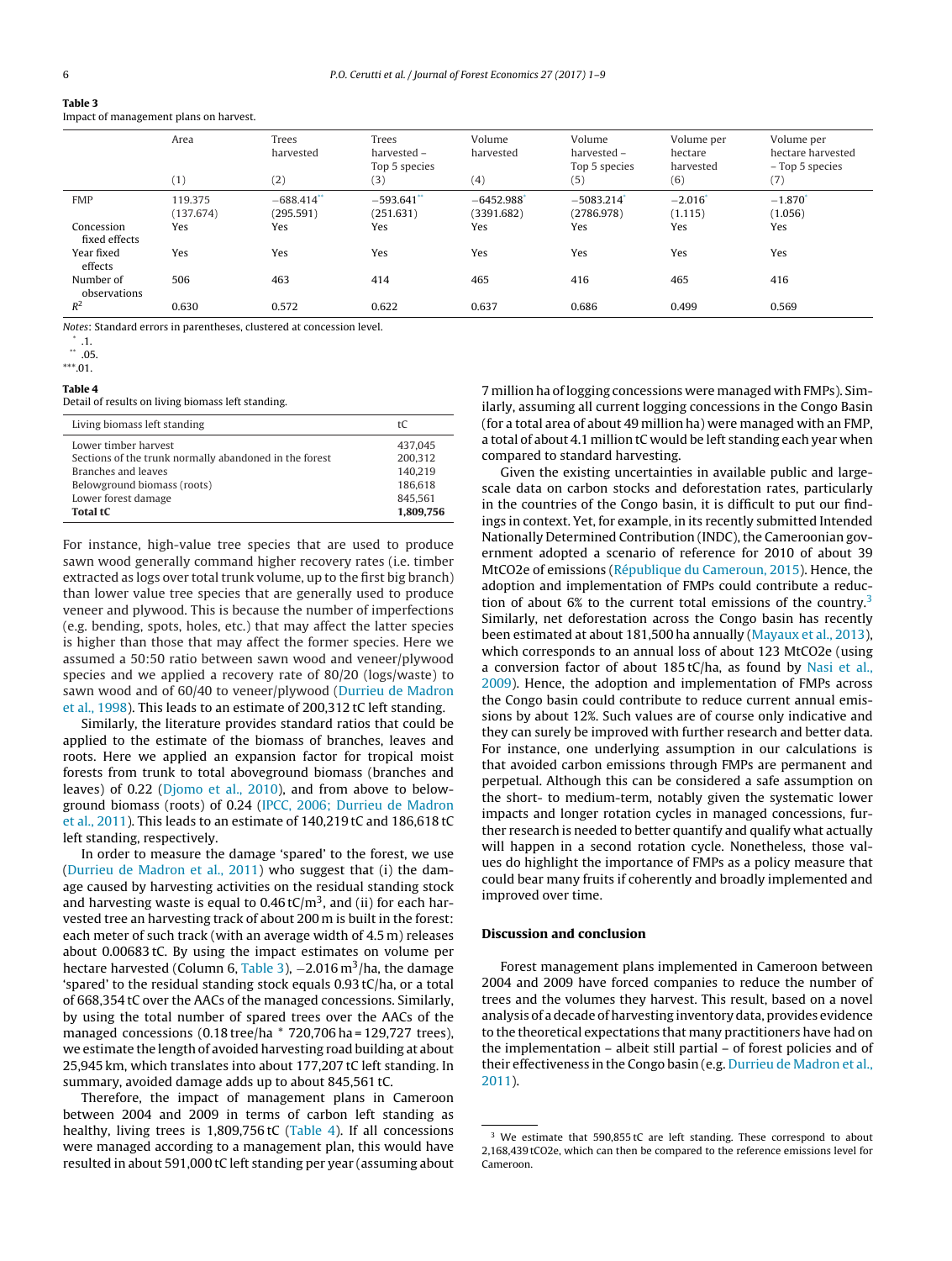Changes in managed vs. non-managed concessions may be brought about by several factors related to the adoption and implementation of the relevant regulations aiming at sustainably managing the timber stocks. For example, the law mandates several formulae to be applied to calculate the minimum diameters at which species can be harvested sustainably [\(Lumet](#page-7-0) et [al.,](#page-7-0) [1993\).](#page-7-0) For many species, the minimum diameters established after applying those formulae are higher than those applied for the same species in non-managed concessions. Companies are thus forced to apply larger harvesting diameters than would be the case without management plans [\(Fargeot](#page-7-0) et [al.,](#page-7-0) [2004;](#page-7-0) [Durrieu](#page-7-0) [de](#page-7-0) [Madron](#page-7-0) et [al.,](#page-7-0) [2011\),](#page-7-0) engendering a reduction in the annual harvestable volumes ([Cerutti](#page-7-0) et [al.,](#page-7-0) [2008\).](#page-7-0) In turn, a lower number of harvested trees means reduced damage to both the residual standing stock around the harvesting area (i.e. the logging gap that the tree would have made when harvested) and the vegetation between the nearest major logging road and the trees, which would have been cleared in order to reach and harvest the latter (Durrieu de Madron et al., 2011). Also, companies are mandated to protect and exclude from harvesting buffer zones around rivers and other sensitive areas, and designated high value conservation forests, which results in a further reduction in the harvestable area.

Not all managed concessions are the same though [\(Bayol](#page-7-0) [and](#page-7-0) [Borie,](#page-7-0) [2004\).](#page-7-0) In particular, the reductions applied in each concession – albeit in theory linked to clear formulas to be applied – depend on the characteristics of the concession (e.g. the types of forests and the mix of species present) and, more importantly, on the negotiating power that each logging company has with respect to the relevant ministries. In fact, in an environment where transparency is not the norm and where such negotiations occur largely behind closed doors, several logging companies are still allowed to apply reductions below those mandated by the law [\(Cerutti](#page-7-0) et [al.,](#page-7-0) [2008\).](#page-7-0) Yet, on average, results indicate that the trend has been a positive one, with rules on harvesting affecting more and more companies over the years, in terms of both the total harvest and the five most harvested species, compared to the same companies before the implementation of their FMP, and to companies with non-managed concessions. In other words, financial sustainability maintains a preponderant role in SFM, but the implementation of management plans has been effective in counteracting (at least partially) such financial pressures.

Results show that, on average, logging concessions with a management plan result in a larger number of standing trees than concessions without an active FMP, corroborating recent results in neighboring Congo [\(Medjibe](#page-7-0) et [al.,](#page-7-0) [2013\).](#page-7-0) Therefore, FMPs show a substantial opportunity to reduce carbon emissions from forest while presenting logging companies with acceptable financial trade-offs.<sup>4</sup> As such, FMPs become a very important policy tool that could help countries (in the Congo basin and beyond) to reach their emissions targets. Yet, results also indicate that the full implementation of FMPs, and the related potential to reduce carbon emissions, is a clear disincentive for logging companies with direct negative impacts on the their profits. Such disincentive, we argue, could lead to sub-optimal results in terms of volumes harvested and the related reduction of carbon emissions, if all responsibilities to prepare and implement FMPs remain almost entirely in the hands of logging companies, with a very light government oversight or monitoring of pre- and post-harvesting operations.

Because of both the historical limitations in capacities and means within the ministry, the general weak governance in the forest sector [\(Cerutti](#page-7-0) et [al.,](#page-7-0) [2013\),](#page-7-0) and the political power of logging companies, a complete overhaul of the current system is unlikely

to occur in the short-term. Also, the knowledge about the biology of many tropical timber species (notably about regeneration processes) is still limited and requires expensive research programs that most governments cannot afford [\(Hall](#page-7-0) et [al.,](#page-7-0) [2003;](#page-7-0) [Fargeot](#page-7-0) et [al.,](#page-7-0) [2004;](#page-7-0) [Karsenty](#page-7-0) [and](#page-7-0) [Gourlet-Fleury,](#page-7-0) [2006;](#page-7-0) [Medjibe](#page-7-0) et [al.,](#page-7-0) [2014\).](#page-7-0) Yet, the literature suggests several possible options that could allow governments – including those with limited resources – to be wiser in deciding management parameters that ensure species recovery over the long-term [\(Durrieu](#page-7-0) [de](#page-7-0) [Madron](#page-7-0) et [al.,](#page-7-0) [1998;](#page-7-0) [Forni](#page-7-0) [and](#page-7-0) [Mbarga,](#page-7-0) [1998;](#page-7-0) [Ntep,](#page-7-0) [2000;](#page-7-0) [Jonkers](#page-7-0) [and](#page-7-0) [Foahom,](#page-7-0) [2004\).](#page-7-0) Partial improvements could be within reach if the ministry assumed, for example, the role of preparing FMPs with a priority focus on the environmental impacts (e.g. harvesting diameters, rotation period, etc.), and only at a later stage (e.g. after the concessions have been granted) initiate discussions with logging companies and negotiate trade-offs between the outcomes expected by both parties through the implementation of FMPs. If similar solutions are not at least tested, the almost exclusive focus that logging companies naturally maintain on the maximization of financial returns risks hampering the environmental and social sustainability that must also be embedded in FMPs, and the benefits that forests could bring to the country and its population.

Notwithstanding the above limitations, overall Cameroon has shown that improvements are possible. And there are lessons to be learned from the Cameroonian experience that could apply to other countries in the Congo basin, still struggling to increase the percentage of logging concessions with FMPs. Overall, results indicate that a strong determination by the government can be effective in reducing the pressure on forests and in moving closer to more precautionary levels of harvesting, which could make logging concessions a longer commitment by the more serious logging companies. This is especially so when one considers that management decisions solely based on companies' financial concerns might not be in line with long-term considerations and sustainable use of the resource. Conversely, when such determination by governments is lacking, a crippled dual forest sector is allowed to develop. Companies that are not interested in SFM are allowed to continue business as usual, while companies willing to implement SFM prepare management plans but are under constant (financial) pressure to compete with the former group of companies, generally in an international market that does not yet reward SFM.

Lastly, data availability, checking and assessment could help countries to plan and manage their forests, by giving concerned ministries the capacity to plan ahead, react to market shocks, help companies when needed (possibly by also playing with costs and tax burdens) – or even sanctioning them when parameters are not in line with the expected values – and eventually better managing the overall forest sector. Yet, such analytical performances remain low on the list of priorities of the countries of the Congo Basin. More research and analyses are needed to improve our knowledge of the resource and the way it is managed and used. Also, future research should go beyond the impacts on timber and look at wider environmental, social or financial impacts. But such tasks could be rendered much easier, timely and useful if governments were to make better use of the knowledge they already have, as this article has shown.

## **Acknowledgments**

We appreciate the support received for fieldwork and funding of this publication from the UK Department for International Development (DFID) funded KNOWFOR programme ("Improving the way knowledge on forests is understood and used internationally") and the CGIAR Research Program on Forests, Trees and Agroforestry (FTA). We are thankful to the Editor and to two anonymous reviewers for their valuable comments.

<sup>4</sup> Four concessions were abandoned after the approval and implementation of the management plan, indicating a possible negative financial trade-off.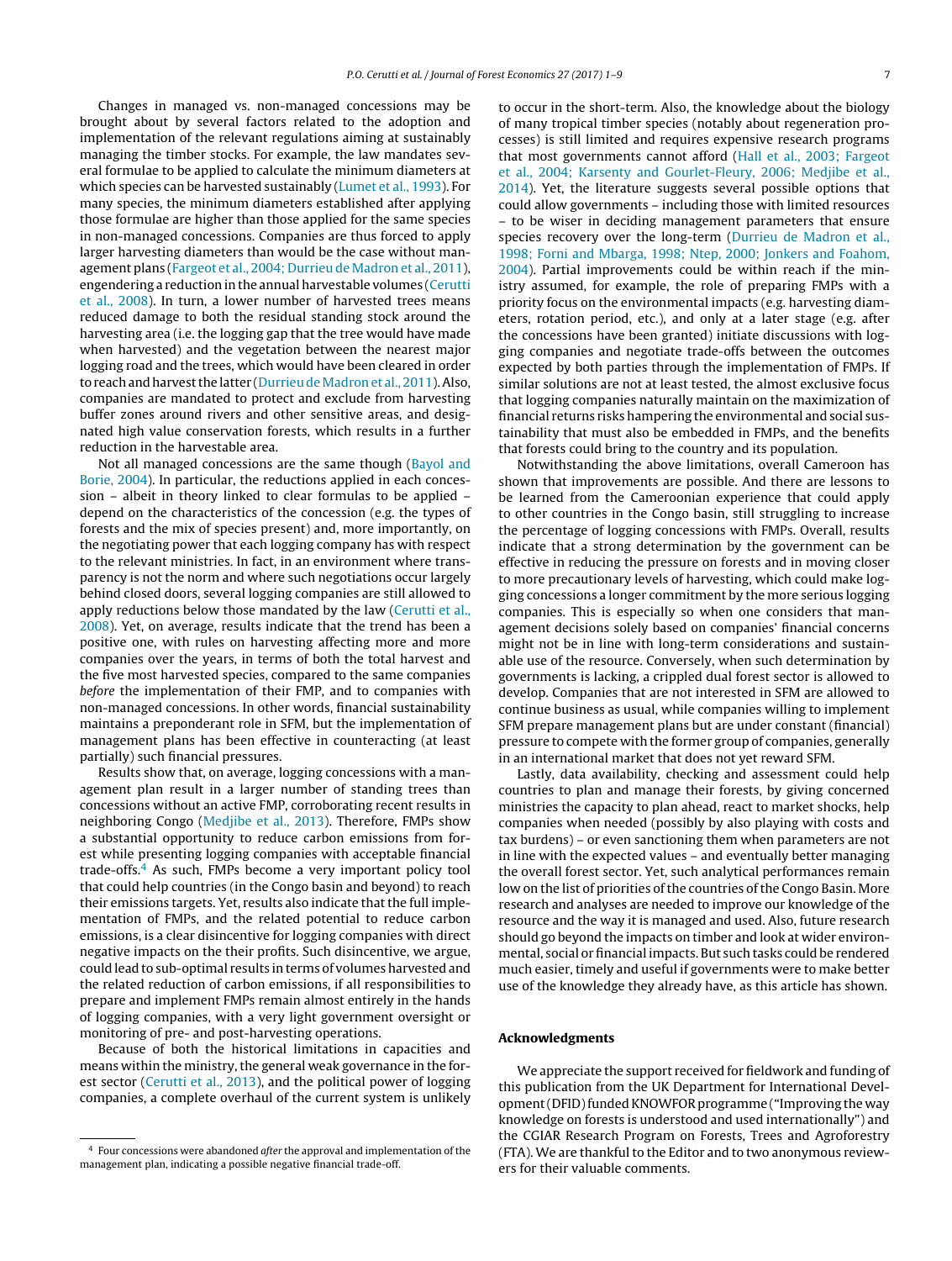<span id="page-7-0"></span>

|              | Appendix A. Robustness test, excluding never treated |
|--------------|------------------------------------------------------|
| concessions. |                                                      |

|                             | Area                | Trees<br>harvested         | Trees<br>harvested -<br>Top 5 species | Volume<br>harvested          | Volume<br>harvested -<br>Top 5 species | Tree per<br>hectare<br>harvested | Tree per<br>hectare<br>harvested -<br>Top 5 species | Volume per<br>hectare<br>harvested | Volume per<br>hectare<br>harvested -<br>Top 5 species |
|-----------------------------|---------------------|----------------------------|---------------------------------------|------------------------------|----------------------------------------|----------------------------------|-----------------------------------------------------|------------------------------------|-------------------------------------------------------|
|                             | (1)                 | (2)                        | (3)                                   | (4)                          | (5)                                    | (6)                              | (7)                                                 | (8)                                | (9)                                                   |
| <b>FMP</b>                  | 55.807<br>(137.233) | $-806.639$ **<br>(311.109) | $-698.631***$<br>(258.863)            | $-7406.721$ **<br>(3626.549) | $-5869.787$ *<br>(2909.060)            | $-0.209$ <sup>*</sup><br>(0.111) | $-0.222$<br>(0.104)                                 | $-2.374$ <sup>**</sup><br>(1.173)  | $-2.233$ **<br>(1.106)                                |
| Concession fixed<br>effects | Yes                 | Yes                        | Yes                                   | Yes                          | Yes                                    | Yes                              | Yes                                                 | Yes                                | Yes                                                   |
| Year fixed effects          | Yes                 | Yes                        | Yes                                   | Yes                          | Yes                                    | Yes                              | Yes                                                 | Yes                                | Yes                                                   |
| Number of<br>observations   | 454                 | 419                        | 375                                   | 421                          | 377                                    | 420                              | 375                                                 | 421                                | 377                                                   |
| $R^2$                       | 0.628               | 0.559                      | 0.611                                 | 0.624                        | 0.675                                  | 0.406                            | 0.488                                               | 0.476                              | 0.552                                                 |

Note: Standard errors in parentheses, clustered at concession level.

 $\begin{array}{c} \therefore \end{array}$ .1.

.05.

\*\*\* .01.

#### **References**

- Abernethy, K.A., Coad, L., Taylor, G., Lee, M.E., Maisels, F., 2013. [Extent](http://refhub.elsevier.com/S1104-6899(17)30031-4/sbref0005) [and](http://refhub.elsevier.com/S1104-6899(17)30031-4/sbref0005) [ecological](http://refhub.elsevier.com/S1104-6899(17)30031-4/sbref0005) [consequences](http://refhub.elsevier.com/S1104-6899(17)30031-4/sbref0005) [of](http://refhub.elsevier.com/S1104-6899(17)30031-4/sbref0005) [hunting](http://refhub.elsevier.com/S1104-6899(17)30031-4/sbref0005) [in](http://refhub.elsevier.com/S1104-6899(17)30031-4/sbref0005) [Central](http://refhub.elsevier.com/S1104-6899(17)30031-4/sbref0005) [African](http://refhub.elsevier.com/S1104-6899(17)30031-4/sbref0005) [rainforests](http://refhub.elsevier.com/S1104-6899(17)30031-4/sbref0005) [in](http://refhub.elsevier.com/S1104-6899(17)30031-4/sbref0005) [the](http://refhub.elsevier.com/S1104-6899(17)30031-4/sbref0005) [twenty-first](http://refhub.elsevier.com/S1104-6899(17)30031-4/sbref0005) [century.](http://refhub.elsevier.com/S1104-6899(17)30031-4/sbref0005) [Philos.](http://refhub.elsevier.com/S1104-6899(17)30031-4/sbref0005) [Trans.](http://refhub.elsevier.com/S1104-6899(17)30031-4/sbref0005) [R.](http://refhub.elsevier.com/S1104-6899(17)30031-4/sbref0005) [Soc.](http://refhub.elsevier.com/S1104-6899(17)30031-4/sbref0005) [Lond.](http://refhub.elsevier.com/S1104-6899(17)30031-4/sbref0005) [368.](http://refhub.elsevier.com/S1104-6899(17)30031-4/sbref0005)
- Assembe Mvondo, S., 2009. [Sustainable](http://refhub.elsevier.com/S1104-6899(17)30031-4/sbref0010) [forest](http://refhub.elsevier.com/S1104-6899(17)30031-4/sbref0010) [management](http://refhub.elsevier.com/S1104-6899(17)30031-4/sbref0010) [practice](http://refhub.elsevier.com/S1104-6899(17)30031-4/sbref0010) [in](http://refhub.elsevier.com/S1104-6899(17)30031-4/sbref0010) [Central](http://refhub.elsevier.com/S1104-6899(17)30031-4/sbref0010) [African](http://refhub.elsevier.com/S1104-6899(17)30031-4/sbref0010) [States](http://refhub.elsevier.com/S1104-6899(17)30031-4/sbref0010) [and](http://refhub.elsevier.com/S1104-6899(17)30031-4/sbref0010) [customary](http://refhub.elsevier.com/S1104-6899(17)30031-4/sbref0010) [law.](http://refhub.elsevier.com/S1104-6899(17)30031-4/sbref0010) [Int.](http://refhub.elsevier.com/S1104-6899(17)30031-4/sbref0010) [J.](http://refhub.elsevier.com/S1104-6899(17)30031-4/sbref0010) [Sustain.](http://refhub.elsevier.com/S1104-6899(17)30031-4/sbref0010) [Dev.](http://refhub.elsevier.com/S1104-6899(17)30031-4/sbref0010) [World](http://refhub.elsevier.com/S1104-6899(17)30031-4/sbref0010) [Ecol.](http://refhub.elsevier.com/S1104-6899(17)30031-4/sbref0010) [16,](http://refhub.elsevier.com/S1104-6899(17)30031-4/sbref0010) [217–227.](http://refhub.elsevier.com/S1104-6899(17)30031-4/sbref0010)

Bayol, N., Borie, J.M., 2004. [Itineraires](http://refhub.elsevier.com/S1104-6899(17)30031-4/sbref0015) [techniques](http://refhub.elsevier.com/S1104-6899(17)30031-4/sbref0015) [d'amenagement](http://refhub.elsevier.com/S1104-6899(17)30031-4/sbref0015) [des](http://refhub.elsevier.com/S1104-6899(17)30031-4/sbref0015) [forêts](http://refhub.elsevier.com/S1104-6899(17)30031-4/sbref0015) [de](http://refhub.elsevier.com/S1104-6899(17)30031-4/sbref0015) [production](http://refhub.elsevier.com/S1104-6899(17)30031-4/sbref0015) [en](http://refhub.elsevier.com/S1104-6899(17)30031-4/sbref0015) [Afrique](http://refhub.elsevier.com/S1104-6899(17)30031-4/sbref0015) [centrale.](http://refhub.elsevier.com/S1104-6899(17)30031-4/sbref0015) [Bois](http://refhub.elsevier.com/S1104-6899(17)30031-4/sbref0015) [et](http://refhub.elsevier.com/S1104-6899(17)30031-4/sbref0015) [Forêts](http://refhub.elsevier.com/S1104-6899(17)30031-4/sbref0015) [des](http://refhub.elsevier.com/S1104-6899(17)30031-4/sbref0015) [Tropiques,](http://refhub.elsevier.com/S1104-6899(17)30031-4/sbref0015) [35–48.](http://refhub.elsevier.com/S1104-6899(17)30031-4/sbref0015)

Brandt, J.S., Nolte, C., Agrawal, A., 2016. [Deforestation](http://refhub.elsevier.com/S1104-6899(17)30031-4/sbref0020) [and](http://refhub.elsevier.com/S1104-6899(17)30031-4/sbref0020) [timber](http://refhub.elsevier.com/S1104-6899(17)30031-4/sbref0020) [production](http://refhub.elsevier.com/S1104-6899(17)30031-4/sbref0020) [in](http://refhub.elsevier.com/S1104-6899(17)30031-4/sbref0020) [Congo](http://refhub.elsevier.com/S1104-6899(17)30031-4/sbref0020) [after](http://refhub.elsevier.com/S1104-6899(17)30031-4/sbref0020) [implementation](http://refhub.elsevier.com/S1104-6899(17)30031-4/sbref0020) [of](http://refhub.elsevier.com/S1104-6899(17)30031-4/sbref0020) [sustainable](http://refhub.elsevier.com/S1104-6899(17)30031-4/sbref0020) [forest](http://refhub.elsevier.com/S1104-6899(17)30031-4/sbref0020) [management](http://refhub.elsevier.com/S1104-6899(17)30031-4/sbref0020) [policy.](http://refhub.elsevier.com/S1104-6899(17)30031-4/sbref0020) [Land](http://refhub.elsevier.com/S1104-6899(17)30031-4/sbref0020) [Use](http://refhub.elsevier.com/S1104-6899(17)30031-4/sbref0020) [Policy](http://refhub.elsevier.com/S1104-6899(17)30031-4/sbref0020) [\(52\),](http://refhub.elsevier.com/S1104-6899(17)30031-4/sbref0020) [15–22.](http://refhub.elsevier.com/S1104-6899(17)30031-4/sbref0020)

- Bruggeman, D., Meyfroidt, P., Lambin, E.F., 2014. [Production](http://refhub.elsevier.com/S1104-6899(17)30031-4/sbref0025) [forests](http://refhub.elsevier.com/S1104-6899(17)30031-4/sbref0025) [as](http://refhub.elsevier.com/S1104-6899(17)30031-4/sbref0025) [a](http://refhub.elsevier.com/S1104-6899(17)30031-4/sbref0025) [conservation](http://refhub.elsevier.com/S1104-6899(17)30031-4/sbref0025) [tool:](http://refhub.elsevier.com/S1104-6899(17)30031-4/sbref0025) [effectiveness](http://refhub.elsevier.com/S1104-6899(17)30031-4/sbref0025) [of](http://refhub.elsevier.com/S1104-6899(17)30031-4/sbref0025) [Cameroon's](http://refhub.elsevier.com/S1104-6899(17)30031-4/sbref0025) [land](http://refhub.elsevier.com/S1104-6899(17)30031-4/sbref0025) [use](http://refhub.elsevier.com/S1104-6899(17)30031-4/sbref0025) [zoning](http://refhub.elsevier.com/S1104-6899(17)30031-4/sbref0025) [policy.](http://refhub.elsevier.com/S1104-6899(17)30031-4/sbref0025) [Land](http://refhub.elsevier.com/S1104-6899(17)30031-4/sbref0025) [Use](http://refhub.elsevier.com/S1104-6899(17)30031-4/sbref0025) [Policy](http://refhub.elsevier.com/S1104-6899(17)30031-4/sbref0025) [42,](http://refhub.elsevier.com/S1104-6899(17)30031-4/sbref0025) [151–164.](http://refhub.elsevier.com/S1104-6899(17)30031-4/sbref0025)
- CBFP, 2006. [Les](http://refhub.elsevier.com/S1104-6899(17)30031-4/sbref0030) [Forêts](http://refhub.elsevier.com/S1104-6899(17)30031-4/sbref0030) [du](http://refhub.elsevier.com/S1104-6899(17)30031-4/sbref0030) [Bassin](http://refhub.elsevier.com/S1104-6899(17)30031-4/sbref0030) [du](http://refhub.elsevier.com/S1104-6899(17)30031-4/sbref0030) [Congo](http://refhub.elsevier.com/S1104-6899(17)30031-4/sbref0030) [Etat](http://refhub.elsevier.com/S1104-6899(17)30031-4/sbref0030) [des](http://refhub.elsevier.com/S1104-6899(17)30031-4/sbref0030) [Forêts](http://refhub.elsevier.com/S1104-6899(17)30031-4/sbref0030) [2006.](http://refhub.elsevier.com/S1104-6899(17)30031-4/sbref0030) [Congo](http://refhub.elsevier.com/S1104-6899(17)30031-4/sbref0030) [Basin](http://refhub.elsevier.com/S1104-6899(17)30031-4/sbref0030) [Forests](http://refhub.elsevier.com/S1104-6899(17)30031-4/sbref0030) [Partnership,](http://refhub.elsevier.com/S1104-6899(17)30031-4/sbref0030) [Kinshasa,](http://refhub.elsevier.com/S1104-6899(17)30031-4/sbref0030) [Democratic](http://refhub.elsevier.com/S1104-6899(17)30031-4/sbref0030) [Republic](http://refhub.elsevier.com/S1104-6899(17)30031-4/sbref0030) [of](http://refhub.elsevier.com/S1104-6899(17)30031-4/sbref0030) [Congo.](http://refhub.elsevier.com/S1104-6899(17)30031-4/sbref0030)
- Cerutti, P.O., Ngouhouo Poufoun, J., Karsenty, A., Eba'a Atyi, R., Nasi, R., Fomété Nembot, T., 2016a. [The](http://refhub.elsevier.com/S1104-6899(17)30031-4/sbref0035) [technical](http://refhub.elsevier.com/S1104-6899(17)30031-4/sbref0035) [and](http://refhub.elsevier.com/S1104-6899(17)30031-4/sbref0035) [political](http://refhub.elsevier.com/S1104-6899(17)30031-4/sbref0035) [challenges](http://refhub.elsevier.com/S1104-6899(17)30031-4/sbref0035) [of](http://refhub.elsevier.com/S1104-6899(17)30031-4/sbref0035) [the](http://refhub.elsevier.com/S1104-6899(17)30031-4/sbref0035) [industrial](http://refhub.elsevier.com/S1104-6899(17)30031-4/sbref0035) [forest](http://refhub.elsevier.com/S1104-6899(17)30031-4/sbref0035) [sector](http://refhub.elsevier.com/S1104-6899(17)30031-4/sbref0035) [in](http://refhub.elsevier.com/S1104-6899(17)30031-4/sbref0035) [Cameroon.](http://refhub.elsevier.com/S1104-6899(17)30031-4/sbref0035) [Int.](http://refhub.elsevier.com/S1104-6899(17)30031-4/sbref0035) [For.](http://refhub.elsevier.com/S1104-6899(17)30031-4/sbref0035) [Rev.](http://refhub.elsevier.com/S1104-6899(17)30031-4/sbref0035) [18](http://refhub.elsevier.com/S1104-6899(17)30031-4/sbref0035) [\(S1\),](http://refhub.elsevier.com/S1104-6899(17)30031-4/sbref0035) [26–39.](http://refhub.elsevier.com/S1104-6899(17)30031-4/sbref0035)
- Cerutti, P.O., Lescuyer, G., Tacconi, L., Eba'a Atyi, R., Nasi, R., Tabi Eckebil, P.P., Tsanga, R., 2016b. [Social](http://refhub.elsevier.com/S1104-6899(17)30031-4/sbref0040) [impacts](http://refhub.elsevier.com/S1104-6899(17)30031-4/sbref0040) [of](http://refhub.elsevier.com/S1104-6899(17)30031-4/sbref0040) [the](http://refhub.elsevier.com/S1104-6899(17)30031-4/sbref0040) [Forest](http://refhub.elsevier.com/S1104-6899(17)30031-4/sbref0040) [Stewardship](http://refhub.elsevier.com/S1104-6899(17)30031-4/sbref0040) [Council](http://refhub.elsevier.com/S1104-6899(17)30031-4/sbref0040) [certification](http://refhub.elsevier.com/S1104-6899(17)30031-4/sbref0040) [in](http://refhub.elsevier.com/S1104-6899(17)30031-4/sbref0040) [the](http://refhub.elsevier.com/S1104-6899(17)30031-4/sbref0040) [Congo](http://refhub.elsevier.com/S1104-6899(17)30031-4/sbref0040) [Basin.](http://refhub.elsevier.com/S1104-6899(17)30031-4/sbref0040) [Int.](http://refhub.elsevier.com/S1104-6899(17)30031-4/sbref0040) [For.](http://refhub.elsevier.com/S1104-6899(17)30031-4/sbref0040) [Rev.](http://refhub.elsevier.com/S1104-6899(17)30031-4/sbref0040) [18](http://refhub.elsevier.com/S1104-6899(17)30031-4/sbref0040) [\(S1\),](http://refhub.elsevier.com/S1104-6899(17)30031-4/sbref0040) [1](http://refhub.elsevier.com/S1104-6899(17)30031-4/sbref0040)–[14.](http://refhub.elsevier.com/S1104-6899(17)30031-4/sbref0040)

Cerutti, P.O., Lescuyer, G., Tsanga, R., Nziengui Kassa, S., Mapangou, P.R., Essiane Mendoula, E., Missamba-Lola, A.P., Nasi, R., Tabi Eckebil, P.P., Yembe-Yembe, R.I., 2014. [Social](http://refhub.elsevier.com/S1104-6899(17)30031-4/sbref0045) [Impacts](http://refhub.elsevier.com/S1104-6899(17)30031-4/sbref0045) [of](http://refhub.elsevier.com/S1104-6899(17)30031-4/sbref0045) [the](http://refhub.elsevier.com/S1104-6899(17)30031-4/sbref0045) [Forest](http://refhub.elsevier.com/S1104-6899(17)30031-4/sbref0045) [Stewardship](http://refhub.elsevier.com/S1104-6899(17)30031-4/sbref0045) [Council](http://refhub.elsevier.com/S1104-6899(17)30031-4/sbref0045) [certification](http://refhub.elsevier.com/S1104-6899(17)30031-4/sbref0045) – [an](http://refhub.elsevier.com/S1104-6899(17)30031-4/sbref0045) [assessment](http://refhub.elsevier.com/S1104-6899(17)30031-4/sbref0045) [in](http://refhub.elsevier.com/S1104-6899(17)30031-4/sbref0045) [the](http://refhub.elsevier.com/S1104-6899(17)30031-4/sbref0045) [Congo](http://refhub.elsevier.com/S1104-6899(17)30031-4/sbref0045) [basin.](http://refhub.elsevier.com/S1104-6899(17)30031-4/sbref0045) [In:](http://refhub.elsevier.com/S1104-6899(17)30031-4/sbref0045) [Occasional](http://refhub.elsevier.com/S1104-6899(17)30031-4/sbref0045) [Paper](http://refhub.elsevier.com/S1104-6899(17)30031-4/sbref0045) [103.](http://refhub.elsevier.com/S1104-6899(17)30031-4/sbref0045) [CIFOR,](http://refhub.elsevier.com/S1104-6899(17)30031-4/sbref0045) [Bogor,](http://refhub.elsevier.com/S1104-6899(17)30031-4/sbref0045) [Indonesia.](http://refhub.elsevier.com/S1104-6899(17)30031-4/sbref0045)

Cerutti, P.O., Tacconi, L., Lescuyer, G., Nasi, R., 2013. [Cameroon's](http://refhub.elsevier.com/S1104-6899(17)30031-4/sbref0050) [hidden](http://refhub.elsevier.com/S1104-6899(17)30031-4/sbref0050) [harvest:](http://refhub.elsevier.com/S1104-6899(17)30031-4/sbref0050) [commercial](http://refhub.elsevier.com/S1104-6899(17)30031-4/sbref0050) [chainsaw](http://refhub.elsevier.com/S1104-6899(17)30031-4/sbref0050) [logging,](http://refhub.elsevier.com/S1104-6899(17)30031-4/sbref0050) [corruption](http://refhub.elsevier.com/S1104-6899(17)30031-4/sbref0050) [and](http://refhub.elsevier.com/S1104-6899(17)30031-4/sbref0050) [livelihoods.](http://refhub.elsevier.com/S1104-6899(17)30031-4/sbref0050) [Soc.](http://refhub.elsevier.com/S1104-6899(17)30031-4/sbref0050) [Nat.](http://refhub.elsevier.com/S1104-6899(17)30031-4/sbref0050) [Resour.](http://refhub.elsevier.com/S1104-6899(17)30031-4/sbref0050) [26,](http://refhub.elsevier.com/S1104-6899(17)30031-4/sbref0050) [539](http://refhub.elsevier.com/S1104-6899(17)30031-4/sbref0050)–[553.](http://refhub.elsevier.com/S1104-6899(17)30031-4/sbref0050)

Cerutti, P.O., Tacconi, L., Nasi, R., 2008. [Sustainable](http://refhub.elsevier.com/S1104-6899(17)30031-4/sbref0055) [forest](http://refhub.elsevier.com/S1104-6899(17)30031-4/sbref0055) [management](http://refhub.elsevier.com/S1104-6899(17)30031-4/sbref0055) [in](http://refhub.elsevier.com/S1104-6899(17)30031-4/sbref0055) [Cameroon](http://refhub.elsevier.com/S1104-6899(17)30031-4/sbref0055) [needs](http://refhub.elsevier.com/S1104-6899(17)30031-4/sbref0055) [more](http://refhub.elsevier.com/S1104-6899(17)30031-4/sbref0055) [than](http://refhub.elsevier.com/S1104-6899(17)30031-4/sbref0055) [approved](http://refhub.elsevier.com/S1104-6899(17)30031-4/sbref0055) [forest](http://refhub.elsevier.com/S1104-6899(17)30031-4/sbref0055) [management](http://refhub.elsevier.com/S1104-6899(17)30031-4/sbref0055) [plans.](http://refhub.elsevier.com/S1104-6899(17)30031-4/sbref0055) [Ecol.](http://refhub.elsevier.com/S1104-6899(17)30031-4/sbref0055) [Soc.](http://refhub.elsevier.com/S1104-6899(17)30031-4/sbref0055) [13,](http://refhub.elsevier.com/S1104-6899(17)30031-4/sbref0055) [36.](http://refhub.elsevier.com/S1104-6899(17)30031-4/sbref0055)

COMIFAC, 2004. [Plan](http://refhub.elsevier.com/S1104-6899(17)30031-4/sbref0065) [de](http://refhub.elsevier.com/S1104-6899(17)30031-4/sbref0065) [Convergence](http://refhub.elsevier.com/S1104-6899(17)30031-4/sbref0065) [pour](http://refhub.elsevier.com/S1104-6899(17)30031-4/sbref0065) [la](http://refhub.elsevier.com/S1104-6899(17)30031-4/sbref0065) [conservation](http://refhub.elsevier.com/S1104-6899(17)30031-4/sbref0065) [et](http://refhub.elsevier.com/S1104-6899(17)30031-4/sbref0065) [la](http://refhub.elsevier.com/S1104-6899(17)30031-4/sbref0065) [gestion](http://refhub.elsevier.com/S1104-6899(17)30031-4/sbref0065) [durable](http://refhub.elsevier.com/S1104-6899(17)30031-4/sbref0065) [des](http://refhub.elsevier.com/S1104-6899(17)30031-4/sbref0065) [écosystèmes](http://refhub.elsevier.com/S1104-6899(17)30031-4/sbref0065) [forestiers](http://refhub.elsevier.com/S1104-6899(17)30031-4/sbref0065) [d'Afrique](http://refhub.elsevier.com/S1104-6899(17)30031-4/sbref0065) [Centrale.](http://refhub.elsevier.com/S1104-6899(17)30031-4/sbref0065) [Commission](http://refhub.elsevier.com/S1104-6899(17)30031-4/sbref0065) [des](http://refhub.elsevier.com/S1104-6899(17)30031-4/sbref0065) [Forêts](http://refhub.elsevier.com/S1104-6899(17)30031-4/sbref0065) [d'Afrique](http://refhub.elsevier.com/S1104-6899(17)30031-4/sbref0065) [Centrale,](http://refhub.elsevier.com/S1104-6899(17)30031-4/sbref0065) [Yaoundé,](http://refhub.elsevier.com/S1104-6899(17)30031-4/sbref0065) [Cameroun.](http://refhub.elsevier.com/S1104-6899(17)30031-4/sbref0065)

- de Wasseige, C., Flynn, J., Louppe, D., Hiol Hiol, F., Mayaux, P. (Eds.), 2014. [The](http://refhub.elsevier.com/S1104-6899(17)30031-4/sbref0070) [Forests](http://refhub.elsevier.com/S1104-6899(17)30031-4/sbref0070) [of](http://refhub.elsevier.com/S1104-6899(17)30031-4/sbref0070) [the](http://refhub.elsevier.com/S1104-6899(17)30031-4/sbref0070) [Congo](http://refhub.elsevier.com/S1104-6899(17)30031-4/sbref0070) [Basin](http://refhub.elsevier.com/S1104-6899(17)30031-4/sbref0070) [–](http://refhub.elsevier.com/S1104-6899(17)30031-4/sbref0070) [State](http://refhub.elsevier.com/S1104-6899(17)30031-4/sbref0070) [of](http://refhub.elsevier.com/S1104-6899(17)30031-4/sbref0070) [the](http://refhub.elsevier.com/S1104-6899(17)30031-4/sbref0070) [Forest](http://refhub.elsevier.com/S1104-6899(17)30031-4/sbref0070) [2013.](http://refhub.elsevier.com/S1104-6899(17)30031-4/sbref0070) [Weyrich,](http://refhub.elsevier.com/S1104-6899(17)30031-4/sbref0070) [Belgium.](http://refhub.elsevier.com/S1104-6899(17)30031-4/sbref0070)
- Djomo, A.N., Ibrahima, A., Saborowski, J., Gravenhorst, G., 2010. [Allometric](http://refhub.elsevier.com/S1104-6899(17)30031-4/sbref0075) [equations](http://refhub.elsevier.com/S1104-6899(17)30031-4/sbref0075) [for](http://refhub.elsevier.com/S1104-6899(17)30031-4/sbref0075) [biomass](http://refhub.elsevier.com/S1104-6899(17)30031-4/sbref0075) [estimations](http://refhub.elsevier.com/S1104-6899(17)30031-4/sbref0075) [in](http://refhub.elsevier.com/S1104-6899(17)30031-4/sbref0075) [Cameroon](http://refhub.elsevier.com/S1104-6899(17)30031-4/sbref0075) [and](http://refhub.elsevier.com/S1104-6899(17)30031-4/sbref0075) [pan](http://refhub.elsevier.com/S1104-6899(17)30031-4/sbref0075) [moist](http://refhub.elsevier.com/S1104-6899(17)30031-4/sbref0075) [tropical](http://refhub.elsevier.com/S1104-6899(17)30031-4/sbref0075) [equations](http://refhub.elsevier.com/S1104-6899(17)30031-4/sbref0075) [including](http://refhub.elsevier.com/S1104-6899(17)30031-4/sbref0075) [biomass](http://refhub.elsevier.com/S1104-6899(17)30031-4/sbref0075) [data](http://refhub.elsevier.com/S1104-6899(17)30031-4/sbref0075) [from](http://refhub.elsevier.com/S1104-6899(17)30031-4/sbref0075) [Africa.](http://refhub.elsevier.com/S1104-6899(17)30031-4/sbref0075) [For.](http://refhub.elsevier.com/S1104-6899(17)30031-4/sbref0075) [Ecol.](http://refhub.elsevier.com/S1104-6899(17)30031-4/sbref0075) [Manag.,](http://refhub.elsevier.com/S1104-6899(17)30031-4/sbref0075) [1873–1885.](http://refhub.elsevier.com/S1104-6899(17)30031-4/sbref0075)

Durrieu de Madron, L., Bauwens, S., Giraud, A., Hubert, D., Billand, A., 2011. [Estimation](http://refhub.elsevier.com/S1104-6899(17)30031-4/sbref0080) [de](http://refhub.elsevier.com/S1104-6899(17)30031-4/sbref0080) [l'impact](http://refhub.elsevier.com/S1104-6899(17)30031-4/sbref0080) [de](http://refhub.elsevier.com/S1104-6899(17)30031-4/sbref0080) [différents](http://refhub.elsevier.com/S1104-6899(17)30031-4/sbref0080) [modes](http://refhub.elsevier.com/S1104-6899(17)30031-4/sbref0080) [d'exploitation](http://refhub.elsevier.com/S1104-6899(17)30031-4/sbref0080) [forestière](http://refhub.elsevier.com/S1104-6899(17)30031-4/sbref0080) [sur](http://refhub.elsevier.com/S1104-6899(17)30031-4/sbref0080) [les](http://refhub.elsevier.com/S1104-6899(17)30031-4/sbref0080) [stocks](http://refhub.elsevier.com/S1104-6899(17)30031-4/sbref0080) [de](http://refhub.elsevier.com/S1104-6899(17)30031-4/sbref0080) [carbone](http://refhub.elsevier.com/S1104-6899(17)30031-4/sbref0080) [en](http://refhub.elsevier.com/S1104-6899(17)30031-4/sbref0080) [Afrique](http://refhub.elsevier.com/S1104-6899(17)30031-4/sbref0080) [centrale.](http://refhub.elsevier.com/S1104-6899(17)30031-4/sbref0080) [Bois](http://refhub.elsevier.com/S1104-6899(17)30031-4/sbref0080) [et](http://refhub.elsevier.com/S1104-6899(17)30031-4/sbref0080) [Forêts](http://refhub.elsevier.com/S1104-6899(17)30031-4/sbref0080) [des](http://refhub.elsevier.com/S1104-6899(17)30031-4/sbref0080) [Tropiques](http://refhub.elsevier.com/S1104-6899(17)30031-4/sbref0080) [308,](http://refhub.elsevier.com/S1104-6899(17)30031-4/sbref0080) [75–86.](http://refhub.elsevier.com/S1104-6899(17)30031-4/sbref0080)

Durrieu de Madron, L., Forni, E., Karsenty, A., Loffeier, E., Pierre, J.-M., 1998. [Le](http://refhub.elsevier.com/S1104-6899(17)30031-4/sbref0085) [Projet](http://refhub.elsevier.com/S1104-6899(17)30031-4/sbref0085) [d'Aménagement](http://refhub.elsevier.com/S1104-6899(17)30031-4/sbref0085) [Pilote](http://refhub.elsevier.com/S1104-6899(17)30031-4/sbref0085) [Intégré](http://refhub.elsevier.com/S1104-6899(17)30031-4/sbref0085) [de](http://refhub.elsevier.com/S1104-6899(17)30031-4/sbref0085) [Dimako](http://refhub.elsevier.com/S1104-6899(17)30031-4/sbref0085) [\(Cameroun\)](http://refhub.elsevier.com/S1104-6899(17)30031-4/sbref0085) [\(1992–1996\).](http://refhub.elsevier.com/S1104-6899(17)30031-4/sbref0085) [Document](http://refhub.elsevier.com/S1104-6899(17)30031-4/sbref0085) [Forafri](http://refhub.elsevier.com/S1104-6899(17)30031-4/sbref0085) [N.](http://refhub.elsevier.com/S1104-6899(17)30031-4/sbref0085) [7.](http://refhub.elsevier.com/S1104-6899(17)30031-4/sbref0085) [CIRAD-Forêt,](http://refhub.elsevier.com/S1104-6899(17)30031-4/sbref0085) [Montpellier.](http://refhub.elsevier.com/S1104-6899(17)30031-4/sbref0085)

FAO, 2015. [Global](http://refhub.elsevier.com/S1104-6899(17)30031-4/sbref0090) [Forest](http://refhub.elsevier.com/S1104-6899(17)30031-4/sbref0090) [Resources](http://refhub.elsevier.com/S1104-6899(17)30031-4/sbref0090) [Assessment](http://refhub.elsevier.com/S1104-6899(17)30031-4/sbref0090) [2015](http://refhub.elsevier.com/S1104-6899(17)30031-4/sbref0090) [–](http://refhub.elsevier.com/S1104-6899(17)30031-4/sbref0090) [How](http://refhub.elsevier.com/S1104-6899(17)30031-4/sbref0090) [are](http://refhub.elsevier.com/S1104-6899(17)30031-4/sbref0090) [the](http://refhub.elsevier.com/S1104-6899(17)30031-4/sbref0090) [World's](http://refhub.elsevier.com/S1104-6899(17)30031-4/sbref0090) [Forests](http://refhub.elsevier.com/S1104-6899(17)30031-4/sbref0090) [Changing?](http://refhub.elsevier.com/S1104-6899(17)30031-4/sbref0090) [Food](http://refhub.elsevier.com/S1104-6899(17)30031-4/sbref0090) [and](http://refhub.elsevier.com/S1104-6899(17)30031-4/sbref0090) [Agriculture](http://refhub.elsevier.com/S1104-6899(17)30031-4/sbref0090) [Organization](http://refhub.elsevier.com/S1104-6899(17)30031-4/sbref0090) [of](http://refhub.elsevier.com/S1104-6899(17)30031-4/sbref0090) [the](http://refhub.elsevier.com/S1104-6899(17)30031-4/sbref0090) [United](http://refhub.elsevier.com/S1104-6899(17)30031-4/sbref0090) [Nations](http://refhub.elsevier.com/S1104-6899(17)30031-4/sbref0090) [\(FAO\),](http://refhub.elsevier.com/S1104-6899(17)30031-4/sbref0090) [Rome,](http://refhub.elsevier.com/S1104-6899(17)30031-4/sbref0090) [Italy.](http://refhub.elsevier.com/S1104-6899(17)30031-4/sbref0090)

Fargeot, C., Forni, E., Nasi, R., 2004. [Quelques](http://refhub.elsevier.com/S1104-6899(17)30031-4/sbref0095) [outils](http://refhub.elsevier.com/S1104-6899(17)30031-4/sbref0095) [de](http://refhub.elsevier.com/S1104-6899(17)30031-4/sbref0095) [l'aménagement](http://refhub.elsevier.com/S1104-6899(17)30031-4/sbref0095) [forestier](http://refhub.elsevier.com/S1104-6899(17)30031-4/sbref0095) [dans](http://refhub.elsevier.com/S1104-6899(17)30031-4/sbref0095) [le](http://refhub.elsevier.com/S1104-6899(17)30031-4/sbref0095) [Bassin](http://refhub.elsevier.com/S1104-6899(17)30031-4/sbref0095) [du](http://refhub.elsevier.com/S1104-6899(17)30031-4/sbref0095) [Congo.](http://refhub.elsevier.com/S1104-6899(17)30031-4/sbref0095) [Bois](http://refhub.elsevier.com/S1104-6899(17)30031-4/sbref0095) [et](http://refhub.elsevier.com/S1104-6899(17)30031-4/sbref0095) [Forêts](http://refhub.elsevier.com/S1104-6899(17)30031-4/sbref0095) [des](http://refhub.elsevier.com/S1104-6899(17)30031-4/sbref0095) [Tropiques](http://refhub.elsevier.com/S1104-6899(17)30031-4/sbref0095) [281,](http://refhub.elsevier.com/S1104-6899(17)30031-4/sbref0095) [19–34.](http://refhub.elsevier.com/S1104-6899(17)30031-4/sbref0095)

Forni, E., Mbarga, N., 1998. [Applicabilité](http://refhub.elsevier.com/S1104-6899(17)30031-4/sbref0100) [des](http://refhub.elsevier.com/S1104-6899(17)30031-4/sbref0100) [plans](http://refhub.elsevier.com/S1104-6899(17)30031-4/sbref0100) [d'aménagement:](http://refhub.elsevier.com/S1104-6899(17)30031-4/sbref0100) [comment](http://refhub.elsevier.com/S1104-6899(17)30031-4/sbref0100) [réconcilier](http://refhub.elsevier.com/S1104-6899(17)30031-4/sbref0100) [aménagiste](http://refhub.elsevier.com/S1104-6899(17)30031-4/sbref0100) [et](http://refhub.elsevier.com/S1104-6899(17)30031-4/sbref0100) [exploitant;](http://refhub.elsevier.com/S1104-6899(17)30031-4/sbref0100) [exemples](http://refhub.elsevier.com/S1104-6899(17)30031-4/sbref0100) [du](http://refhub.elsevier.com/S1104-6899(17)30031-4/sbref0100) [Cameroun.](http://refhub.elsevier.com/S1104-6899(17)30031-4/sbref0100) [In:](http://refhub.elsevier.com/S1104-6899(17)30031-4/sbref0100) [Séminaire](http://refhub.elsevier.com/S1104-6899(17)30031-4/sbref0100) [Forafri.](http://refhub.elsevier.com/S1104-6899(17)30031-4/sbref0100) [CIRAD,](http://refhub.elsevier.com/S1104-6899(17)30031-4/sbref0100) [Libreville,](http://refhub.elsevier.com/S1104-6899(17)30031-4/sbref0100) [Gabon.](http://refhub.elsevier.com/S1104-6899(17)30031-4/sbref0100)

Galiani, S., Gertler, P., Schargrodsky, E., 2005. [Water](http://refhub.elsevier.com/S1104-6899(17)30031-4/sbref0105) [for](http://refhub.elsevier.com/S1104-6899(17)30031-4/sbref0105) [Life:](http://refhub.elsevier.com/S1104-6899(17)30031-4/sbref0105) [The](http://refhub.elsevier.com/S1104-6899(17)30031-4/sbref0105) [Impact](http://refhub.elsevier.com/S1104-6899(17)30031-4/sbref0105) [of](http://refhub.elsevier.com/S1104-6899(17)30031-4/sbref0105) [Privatization](http://refhub.elsevier.com/S1104-6899(17)30031-4/sbref0105) [of](http://refhub.elsevier.com/S1104-6899(17)30031-4/sbref0105) [Water](http://refhub.elsevier.com/S1104-6899(17)30031-4/sbref0105) [Services](http://refhub.elsevier.com/S1104-6899(17)30031-4/sbref0105) [on](http://refhub.elsevier.com/S1104-6899(17)30031-4/sbref0105) [Child](http://refhub.elsevier.com/S1104-6899(17)30031-4/sbref0105) [Mortality.](http://refhub.elsevier.com/S1104-6899(17)30031-4/sbref0105) [J.](http://refhub.elsevier.com/S1104-6899(17)30031-4/sbref0105) [Polit.](http://refhub.elsevier.com/S1104-6899(17)30031-4/sbref0105) [Econ.](http://refhub.elsevier.com/S1104-6899(17)30031-4/sbref0105) [113,](http://refhub.elsevier.com/S1104-6899(17)30031-4/sbref0105) [83](http://refhub.elsevier.com/S1104-6899(17)30031-4/sbref0105)–[120.](http://refhub.elsevier.com/S1104-6899(17)30031-4/sbref0105)

GTZ, MINFOF, 2006. [Programme](http://refhub.elsevier.com/S1104-6899(17)30031-4/sbref0110) [Sectoriel](http://refhub.elsevier.com/S1104-6899(17)30031-4/sbref0110) [Forêts](http://refhub.elsevier.com/S1104-6899(17)30031-4/sbref0110) [et](http://refhub.elsevier.com/S1104-6899(17)30031-4/sbref0110) [Environnement](http://refhub.elsevier.com/S1104-6899(17)30031-4/sbref0110) [\(PSFE\)](http://refhub.elsevier.com/S1104-6899(17)30031-4/sbref0110) – [Suivi](http://refhub.elsevier.com/S1104-6899(17)30031-4/sbref0110) [d'Impact](http://refhub.elsevier.com/S1104-6899(17)30031-4/sbref0110) [de](http://refhub.elsevier.com/S1104-6899(17)30031-4/sbref0110) [la](http://refhub.elsevier.com/S1104-6899(17)30031-4/sbref0110) [Gestion](http://refhub.elsevier.com/S1104-6899(17)30031-4/sbref0110) [Forestière](http://refhub.elsevier.com/S1104-6899(17)30031-4/sbref0110) [au](http://refhub.elsevier.com/S1104-6899(17)30031-4/sbref0110) [Cameroun](http://refhub.elsevier.com/S1104-6899(17)30031-4/sbref0110) – [Situation](http://refhub.elsevier.com/S1104-6899(17)30031-4/sbref0110) [de](http://refhub.elsevier.com/S1104-6899(17)30031-4/sbref0110) [Référence](http://refhub.elsevier.com/S1104-6899(17)30031-4/sbref0110) [des](http://refhub.elsevier.com/S1104-6899(17)30031-4/sbref0110) [UTO](http://refhub.elsevier.com/S1104-6899(17)30031-4/sbref0110) [du](http://refhub.elsevier.com/S1104-6899(17)30031-4/sbref0110) [Sud-ouest](http://refhub.elsevier.com/S1104-6899(17)30031-4/sbref0110) [et](http://refhub.elsevier.com/S1104-6899(17)30031-4/sbref0110) [de](http://refhub.elsevier.com/S1104-6899(17)30031-4/sbref0110) [l'Est.](http://refhub.elsevier.com/S1104-6899(17)30031-4/sbref0110) [German](http://refhub.elsevier.com/S1104-6899(17)30031-4/sbref0110) [Development](http://refhub.elsevier.com/S1104-6899(17)30031-4/sbref0110) [Cooperation](http://refhub.elsevier.com/S1104-6899(17)30031-4/sbref0110) [\(Programme](http://refhub.elsevier.com/S1104-6899(17)30031-4/sbref0110) [de](http://refhub.elsevier.com/S1104-6899(17)30031-4/sbref0110) [Gestion](http://refhub.elsevier.com/S1104-6899(17)30031-4/sbref0110) [Durable](http://refhub.elsevier.com/S1104-6899(17)30031-4/sbref0110) [des](http://refhub.elsevier.com/S1104-6899(17)30031-4/sbref0110) [Ressources](http://refhub.elsevier.com/S1104-6899(17)30031-4/sbref0110) [Naturelles\)](http://refhub.elsevier.com/S1104-6899(17)30031-4/sbref0110) [and](http://refhub.elsevier.com/S1104-6899(17)30031-4/sbref0110) [Ministére](http://refhub.elsevier.com/S1104-6899(17)30031-4/sbref0110) [des](http://refhub.elsevier.com/S1104-6899(17)30031-4/sbref0110) [Forêts](http://refhub.elsevier.com/S1104-6899(17)30031-4/sbref0110) [et](http://refhub.elsevier.com/S1104-6899(17)30031-4/sbref0110) [de](http://refhub.elsevier.com/S1104-6899(17)30031-4/sbref0110) [la](http://refhub.elsevier.com/S1104-6899(17)30031-4/sbref0110) [Faune,](http://refhub.elsevier.com/S1104-6899(17)30031-4/sbref0110) [Yaoundé,](http://refhub.elsevier.com/S1104-6899(17)30031-4/sbref0110) [Cameroon.](http://refhub.elsevier.com/S1104-6899(17)30031-4/sbref0110)

- Hall, S.J., Medjibe, V., Berlyn, G.P., Ashton, P.M.S., 2003. [Seedling](http://refhub.elsevier.com/S1104-6899(17)30031-4/sbref0115) [growth](http://refhub.elsevier.com/S1104-6899(17)30031-4/sbref0115) [of](http://refhub.elsevier.com/S1104-6899(17)30031-4/sbref0115) [three](http://refhub.elsevier.com/S1104-6899(17)30031-4/sbref0115) [co-occuring](http://refhub.elsevier.com/S1104-6899(17)30031-4/sbref0115) [Entandrophragma](http://refhub.elsevier.com/S1104-6899(17)30031-4/sbref0115) [species](http://refhub.elsevier.com/S1104-6899(17)30031-4/sbref0115) [\(Meliaceae\)](http://refhub.elsevier.com/S1104-6899(17)30031-4/sbref0115) [under](http://refhub.elsevier.com/S1104-6899(17)30031-4/sbref0115) [simulated](http://refhub.elsevier.com/S1104-6899(17)30031-4/sbref0115) [light](http://refhub.elsevier.com/S1104-6899(17)30031-4/sbref0115) [environments:](http://refhub.elsevier.com/S1104-6899(17)30031-4/sbref0115) [implications](http://refhub.elsevier.com/S1104-6899(17)30031-4/sbref0115) [for](http://refhub.elsevier.com/S1104-6899(17)30031-4/sbref0115) [forest](http://refhub.elsevier.com/S1104-6899(17)30031-4/sbref0115) [management](http://refhub.elsevier.com/S1104-6899(17)30031-4/sbref0115) [in](http://refhub.elsevier.com/S1104-6899(17)30031-4/sbref0115) [central](http://refhub.elsevier.com/S1104-6899(17)30031-4/sbref0115) [Africa.](http://refhub.elsevier.com/S1104-6899(17)30031-4/sbref0115) [For.](http://refhub.elsevier.com/S1104-6899(17)30031-4/sbref0115) [Ecol.](http://refhub.elsevier.com/S1104-6899(17)30031-4/sbref0115) [Manag.,](http://refhub.elsevier.com/S1104-6899(17)30031-4/sbref0115) [135–144.](http://refhub.elsevier.com/S1104-6899(17)30031-4/sbref0115)
- IFIA, 2006. [IFIA](http://refhub.elsevier.com/S1104-6899(17)30031-4/sbref0120) [Newsletter:](http://refhub.elsevier.com/S1104-6899(17)30031-4/sbref0120) [Is](http://refhub.elsevier.com/S1104-6899(17)30031-4/sbref0120) [Forest](http://refhub.elsevier.com/S1104-6899(17)30031-4/sbref0120) [Management](http://refhub.elsevier.com/S1104-6899(17)30031-4/sbref0120) [Improving](http://refhub.elsevier.com/S1104-6899(17)30031-4/sbref0120) [in](http://refhub.elsevier.com/S1104-6899(17)30031-4/sbref0120) [the](http://refhub.elsevier.com/S1104-6899(17)30031-4/sbref0120) [tropics?](http://refhub.elsevier.com/S1104-6899(17)30031-4/sbref0120) [Inter-African](http://refhub.elsevier.com/S1104-6899(17)30031-4/sbref0120) [Forest](http://refhub.elsevier.com/S1104-6899(17)30031-4/sbref0120) [Industries](http://refhub.elsevier.com/S1104-6899(17)30031-4/sbref0120) [Association.](http://refhub.elsevier.com/S1104-6899(17)30031-4/sbref0120)
- IPCC, 2006. [In:](http://refhub.elsevier.com/S1104-6899(17)30031-4/sbref0125) [Eggleston,](http://refhub.elsevier.com/S1104-6899(17)30031-4/sbref0125) [H.S.,](http://refhub.elsevier.com/S1104-6899(17)30031-4/sbref0125) [Srivastava,](http://refhub.elsevier.com/S1104-6899(17)30031-4/sbref0125) [N.,](http://refhub.elsevier.com/S1104-6899(17)30031-4/sbref0125) [Tanabe,](http://refhub.elsevier.com/S1104-6899(17)30031-4/sbref0125) [K.,](http://refhub.elsevier.com/S1104-6899(17)30031-4/sbref0125) [Baasansuren,](http://refhub.elsevier.com/S1104-6899(17)30031-4/sbref0125) [J.,](http://refhub.elsevier.com/S1104-6899(17)30031-4/sbref0125) [Fukuda,](http://refhub.elsevier.com/S1104-6899(17)30031-4/sbref0125) [M.](http://refhub.elsevier.com/S1104-6899(17)30031-4/sbref0125) [\(Eds.\),](http://refhub.elsevier.com/S1104-6899(17)30031-4/sbref0125) [Guidelines](http://refhub.elsevier.com/S1104-6899(17)30031-4/sbref0125) [for](http://refhub.elsevier.com/S1104-6899(17)30031-4/sbref0125) [National](http://refhub.elsevier.com/S1104-6899(17)30031-4/sbref0125) [Greenhouse](http://refhub.elsevier.com/S1104-6899(17)30031-4/sbref0125) [Gas](http://refhub.elsevier.com/S1104-6899(17)30031-4/sbref0125) [Inventories,](http://refhub.elsevier.com/S1104-6899(17)30031-4/sbref0125) [Prepared](http://refhub.elsevier.com/S1104-6899(17)30031-4/sbref0125) [by](http://refhub.elsevier.com/S1104-6899(17)30031-4/sbref0125) [the](http://refhub.elsevier.com/S1104-6899(17)30031-4/sbref0125) [National](http://refhub.elsevier.com/S1104-6899(17)30031-4/sbref0125) [Greenhouse](http://refhub.elsevier.com/S1104-6899(17)30031-4/sbref0125) [Gas](http://refhub.elsevier.com/S1104-6899(17)30031-4/sbref0125) [Inventories](http://refhub.elsevier.com/S1104-6899(17)30031-4/sbref0125) [Programme.](http://refhub.elsevier.com/S1104-6899(17)30031-4/sbref0125) [Institute](http://refhub.elsevier.com/S1104-6899(17)30031-4/sbref0125) [for](http://refhub.elsevier.com/S1104-6899(17)30031-4/sbref0125) [Global](http://refhub.elsevier.com/S1104-6899(17)30031-4/sbref0125) [Environmental](http://refhub.elsevier.com/S1104-6899(17)30031-4/sbref0125) [Strategies](http://refhub.elsevier.com/S1104-6899(17)30031-4/sbref0125) [\(IGES\),](http://refhub.elsevier.com/S1104-6899(17)30031-4/sbref0125) [Hayama,](http://refhub.elsevier.com/S1104-6899(17)30031-4/sbref0125) [Japan.](http://refhub.elsevier.com/S1104-6899(17)30031-4/sbref0125)
- ITTO, 2006. [Status](http://refhub.elsevier.com/S1104-6899(17)30031-4/sbref0130) [of](http://refhub.elsevier.com/S1104-6899(17)30031-4/sbref0130) [Tropical](http://refhub.elsevier.com/S1104-6899(17)30031-4/sbref0130) [Forest](http://refhub.elsevier.com/S1104-6899(17)30031-4/sbref0130) [Management](http://refhub.elsevier.com/S1104-6899(17)30031-4/sbref0130) [2005.](http://refhub.elsevier.com/S1104-6899(17)30031-4/sbref0130) [International](http://refhub.elsevier.com/S1104-6899(17)30031-4/sbref0130) [Tropical](http://refhub.elsevier.com/S1104-6899(17)30031-4/sbref0130) [Timber](http://refhub.elsevier.com/S1104-6899(17)30031-4/sbref0130) [Organisation,](http://refhub.elsevier.com/S1104-6899(17)30031-4/sbref0130) [Kyoto,](http://refhub.elsevier.com/S1104-6899(17)30031-4/sbref0130) [Japan.](http://refhub.elsevier.com/S1104-6899(17)30031-4/sbref0130)

Jonkers, W.B.J., Foahom, B., 2004. [Sustainable](http://refhub.elsevier.com/S1104-6899(17)30031-4/sbref0135) [Management](http://refhub.elsevier.com/S1104-6899(17)30031-4/sbref0135) [of](http://refhub.elsevier.com/S1104-6899(17)30031-4/sbref0135) [Rain](http://refhub.elsevier.com/S1104-6899(17)30031-4/sbref0135) [Forest](http://refhub.elsevier.com/S1104-6899(17)30031-4/sbref0135) [in](http://refhub.elsevier.com/S1104-6899(17)30031-4/sbref0135) [Cameroon:](http://refhub.elsevier.com/S1104-6899(17)30031-4/sbref0135) [The](http://refhub.elsevier.com/S1104-6899(17)30031-4/sbref0135) [Tropenbos](http://refhub.elsevier.com/S1104-6899(17)30031-4/sbref0135) [Approach.](http://refhub.elsevier.com/S1104-6899(17)30031-4/sbref0135) [TROPENBOS](http://refhub.elsevier.com/S1104-6899(17)30031-4/sbref0135) [International,](http://refhub.elsevier.com/S1104-6899(17)30031-4/sbref0135) [Wageningen.](http://refhub.elsevier.com/S1104-6899(17)30031-4/sbref0135)

- Karsenty, A., Cerutti, P.O., Doucet, J.-L., Putz, F.E., Romero, C., Bernard, C., Eba'a Atyi, R., Douard, P., Claeys, F., Desbureaux, S., Ezzine de Blas, D., Fayolle, A., Fomété, T., Forni, E., Gond, V., Gourlet-Fleury, S., Kleinschroth, F., Mortier, F., Nasi, R., Nguinguiri, J.-C., Vermeulen, C., de Wasseige, C., 2016. [Do](http://refhub.elsevier.com/S1104-6899(17)30031-4/sbref0140) [Forest](http://refhub.elsevier.com/S1104-6899(17)30031-4/sbref0140) [Management](http://refhub.elsevier.com/S1104-6899(17)30031-4/sbref0140) [Plans](http://refhub.elsevier.com/S1104-6899(17)30031-4/sbref0140) [in](http://refhub.elsevier.com/S1104-6899(17)30031-4/sbref0140) [Congo](http://refhub.elsevier.com/S1104-6899(17)30031-4/sbref0140) [Lead](http://refhub.elsevier.com/S1104-6899(17)30031-4/sbref0140) [to](http://refhub.elsevier.com/S1104-6899(17)30031-4/sbref0140) [Greater](http://refhub.elsevier.com/S1104-6899(17)30031-4/sbref0140) [Deforestation?](http://refhub.elsevier.com/S1104-6899(17)30031-4/sbref0140) [Montpellier,](http://refhub.elsevier.com/S1104-6899(17)30031-4/sbref0140) [France,](http://refhub.elsevier.com/S1104-6899(17)30031-4/sbref0140) [CIRAD](http://refhub.elsevier.com/S1104-6899(17)30031-4/sbref0140) [Working](http://refhub.elsevier.com/S1104-6899(17)30031-4/sbref0140) [Paper.](http://refhub.elsevier.com/S1104-6899(17)30031-4/sbref0140)
- Karsenty, A., 2006. [L'impact](http://refhub.elsevier.com/S1104-6899(17)30031-4/sbref0145) [des](http://refhub.elsevier.com/S1104-6899(17)30031-4/sbref0145) [reformes](http://refhub.elsevier.com/S1104-6899(17)30031-4/sbref0145) [dans](http://refhub.elsevier.com/S1104-6899(17)30031-4/sbref0145) [le](http://refhub.elsevier.com/S1104-6899(17)30031-4/sbref0145) [secteur](http://refhub.elsevier.com/S1104-6899(17)30031-4/sbref0145) [forestier](http://refhub.elsevier.com/S1104-6899(17)30031-4/sbref0145) [en](http://refhub.elsevier.com/S1104-6899(17)30031-4/sbref0145) [Afrique](http://refhub.elsevier.com/S1104-6899(17)30031-4/sbref0145) [Centrale.](http://refhub.elsevier.com/S1104-6899(17)30031-4/sbref0145) [In:](http://refhub.elsevier.com/S1104-6899(17)30031-4/sbref0145) [Nasi,](http://refhub.elsevier.com/S1104-6899(17)30031-4/sbref0145) [R.,](http://refhub.elsevier.com/S1104-6899(17)30031-4/sbref0145) [Nguinguiri,](http://refhub.elsevier.com/S1104-6899(17)30031-4/sbref0145) [J.-C.,](http://refhub.elsevier.com/S1104-6899(17)30031-4/sbref0145) [Ezzine](http://refhub.elsevier.com/S1104-6899(17)30031-4/sbref0145) [de](http://refhub.elsevier.com/S1104-6899(17)30031-4/sbref0145) [Blas,](http://refhub.elsevier.com/S1104-6899(17)30031-4/sbref0145) [D.](http://refhub.elsevier.com/S1104-6899(17)30031-4/sbref0145) [\(Eds.\),](http://refhub.elsevier.com/S1104-6899(17)30031-4/sbref0145) [Exploitation](http://refhub.elsevier.com/S1104-6899(17)30031-4/sbref0145) [et](http://refhub.elsevier.com/S1104-6899(17)30031-4/sbref0145) [gestion](http://refhub.elsevier.com/S1104-6899(17)30031-4/sbref0145) [durable](http://refhub.elsevier.com/S1104-6899(17)30031-4/sbref0145) [des](http://refhub.elsevier.com/S1104-6899(17)30031-4/sbref0145) [forêts](http://refhub.elsevier.com/S1104-6899(17)30031-4/sbref0145) [en](http://refhub.elsevier.com/S1104-6899(17)30031-4/sbref0145) [Afrique](http://refhub.elsevier.com/S1104-6899(17)30031-4/sbref0145) [Centrale.](http://refhub.elsevier.com/S1104-6899(17)30031-4/sbref0145) [L'Harmattan,](http://refhub.elsevier.com/S1104-6899(17)30031-4/sbref0145) [Paris,](http://refhub.elsevier.com/S1104-6899(17)30031-4/sbref0145) [France.](http://refhub.elsevier.com/S1104-6899(17)30031-4/sbref0145)
- Karsenty, A., Gourlet-Fleury, S., 2006. [Assessing](http://refhub.elsevier.com/S1104-6899(17)30031-4/sbref0150) [sustainability](http://refhub.elsevier.com/S1104-6899(17)30031-4/sbref0150) [of](http://refhub.elsevier.com/S1104-6899(17)30031-4/sbref0150) [logging](http://refhub.elsevier.com/S1104-6899(17)30031-4/sbref0150) [practices](http://refhub.elsevier.com/S1104-6899(17)30031-4/sbref0150) [in](http://refhub.elsevier.com/S1104-6899(17)30031-4/sbref0150) [the](http://refhub.elsevier.com/S1104-6899(17)30031-4/sbref0150) [Congo](http://refhub.elsevier.com/S1104-6899(17)30031-4/sbref0150) [Basin's](http://refhub.elsevier.com/S1104-6899(17)30031-4/sbref0150) [managed](http://refhub.elsevier.com/S1104-6899(17)30031-4/sbref0150) [forests:](http://refhub.elsevier.com/S1104-6899(17)30031-4/sbref0150) [the](http://refhub.elsevier.com/S1104-6899(17)30031-4/sbref0150) [issue](http://refhub.elsevier.com/S1104-6899(17)30031-4/sbref0150) [of](http://refhub.elsevier.com/S1104-6899(17)30031-4/sbref0150) [commercial](http://refhub.elsevier.com/S1104-6899(17)30031-4/sbref0150) [species](http://refhub.elsevier.com/S1104-6899(17)30031-4/sbref0150) [recovery.](http://refhub.elsevier.com/S1104-6899(17)30031-4/sbref0150) [Ecol.](http://refhub.elsevier.com/S1104-6899(17)30031-4/sbref0150) [Soc.](http://refhub.elsevier.com/S1104-6899(17)30031-4/sbref0150) [11,](http://refhub.elsevier.com/S1104-6899(17)30031-4/sbref0150) [26.](http://refhub.elsevier.com/S1104-6899(17)30031-4/sbref0150)

Lumet, F., Forni, E., Laurent, D., Maitre, H.F., 1993. [Etude](http://refhub.elsevier.com/S1104-6899(17)30031-4/sbref0155) [des](http://refhub.elsevier.com/S1104-6899(17)30031-4/sbref0155) [modalites](http://refhub.elsevier.com/S1104-6899(17)30031-4/sbref0155) [d'exploitation](http://refhub.elsevier.com/S1104-6899(17)30031-4/sbref0155) [du](http://refhub.elsevier.com/S1104-6899(17)30031-4/sbref0155) [bois](http://refhub.elsevier.com/S1104-6899(17)30031-4/sbref0155) [en](http://refhub.elsevier.com/S1104-6899(17)30031-4/sbref0155) [liaison](http://refhub.elsevier.com/S1104-6899(17)30031-4/sbref0155) [avec](http://refhub.elsevier.com/S1104-6899(17)30031-4/sbref0155) [une](http://refhub.elsevier.com/S1104-6899(17)30031-4/sbref0155) [gestion](http://refhub.elsevier.com/S1104-6899(17)30031-4/sbref0155) [durable](http://refhub.elsevier.com/S1104-6899(17)30031-4/sbref0155) [des](http://refhub.elsevier.com/S1104-6899(17)30031-4/sbref0155) [forêts](http://refhub.elsevier.com/S1104-6899(17)30031-4/sbref0155) [tropicales](http://refhub.elsevier.com/S1104-6899(17)30031-4/sbref0155) [humides](http://refhub.elsevier.com/S1104-6899(17)30031-4/sbref0155) – [Quatrième](http://refhub.elsevier.com/S1104-6899(17)30031-4/sbref0155) [et](http://refhub.elsevier.com/S1104-6899(17)30031-4/sbref0155) [dernière](http://refhub.elsevier.com/S1104-6899(17)30031-4/sbref0155) [Etude](http://refhub.elsevier.com/S1104-6899(17)30031-4/sbref0155) [de](http://refhub.elsevier.com/S1104-6899(17)30031-4/sbref0155) [Cas:](http://refhub.elsevier.com/S1104-6899(17)30031-4/sbref0155) [Le](http://refhub.elsevier.com/S1104-6899(17)30031-4/sbref0155) [Cameroun.](http://refhub.elsevier.com/S1104-6899(17)30031-4/sbref0155) [CIRAD-Foret](http://refhub.elsevier.com/S1104-6899(17)30031-4/sbref0155) [\(ex](http://refhub.elsevier.com/S1104-6899(17)30031-4/sbref0155) [CTFT\),](http://refhub.elsevier.com/S1104-6899(17)30031-4/sbref0155) [Nogent-sur-Marne,](http://refhub.elsevier.com/S1104-6899(17)30031-4/sbref0155) [France.](http://refhub.elsevier.com/S1104-6899(17)30031-4/sbref0155)

Mayaux, P., Pekel, J.-F., Desclée, B., Donnay, F., Lupi, A., Achard, F., Clerici, M., Bodart, C., Brink, A., Nasi, R., Belward, A., 2013. State and evolution of the African rainforests between 1990 and 2010. Philos. Trans. R. Soc. B: Biol. Sci.

368 (1625), [http://dx.doi.org/10.1098/rstb.2012.0300](dx.doi.org/10.1098/rstb.2012.0300). Medjibe, V., Poulsen, J., Clark, C., Mbani, O., 2014. [Natural](http://refhub.elsevier.com/S1104-6899(17)30031-4/sbref0165) [regeneration](http://refhub.elsevier.com/S1104-6899(17)30031-4/sbref0165) [of](http://refhub.elsevier.com/S1104-6899(17)30031-4/sbref0165) [selected](http://refhub.elsevier.com/S1104-6899(17)30031-4/sbref0165) [timber](http://refhub.elsevier.com/S1104-6899(17)30031-4/sbref0165) [species](http://refhub.elsevier.com/S1104-6899(17)30031-4/sbref0165) [in](http://refhub.elsevier.com/S1104-6899(17)30031-4/sbref0165) [the](http://refhub.elsevier.com/S1104-6899(17)30031-4/sbref0165) [Republic](http://refhub.elsevier.com/S1104-6899(17)30031-4/sbref0165) [of](http://refhub.elsevier.com/S1104-6899(17)30031-4/sbref0165) [Congo.](http://refhub.elsevier.com/S1104-6899(17)30031-4/sbref0165) [Afr.](http://refhub.elsevier.com/S1104-6899(17)30031-4/sbref0165) [J.](http://refhub.elsevier.com/S1104-6899(17)30031-4/sbref0165) [Ecol.](http://refhub.elsevier.com/S1104-6899(17)30031-4/sbref0165) [52,](http://refhub.elsevier.com/S1104-6899(17)30031-4/sbref0165) [552–563.](http://refhub.elsevier.com/S1104-6899(17)30031-4/sbref0165)

Medjibe, V., Putz, F., Romero, C., 2013. [Certified](http://refhub.elsevier.com/S1104-6899(17)30031-4/sbref0170) [and](http://refhub.elsevier.com/S1104-6899(17)30031-4/sbref0170) [uncertified](http://refhub.elsevier.com/S1104-6899(17)30031-4/sbref0170) [logging](http://refhub.elsevier.com/S1104-6899(17)30031-4/sbref0170) [concessions](http://refhub.elsevier.com/S1104-6899(17)30031-4/sbref0170) [compared](http://refhub.elsevier.com/S1104-6899(17)30031-4/sbref0170) [in](http://refhub.elsevier.com/S1104-6899(17)30031-4/sbref0170) [Gabon:](http://refhub.elsevier.com/S1104-6899(17)30031-4/sbref0170) [changes](http://refhub.elsevier.com/S1104-6899(17)30031-4/sbref0170) [in](http://refhub.elsevier.com/S1104-6899(17)30031-4/sbref0170) [stand](http://refhub.elsevier.com/S1104-6899(17)30031-4/sbref0170) [structure,](http://refhub.elsevier.com/S1104-6899(17)30031-4/sbref0170) [tree](http://refhub.elsevier.com/S1104-6899(17)30031-4/sbref0170) [species,](http://refhub.elsevier.com/S1104-6899(17)30031-4/sbref0170) [and](http://refhub.elsevier.com/S1104-6899(17)30031-4/sbref0170) [biomass.](http://refhub.elsevier.com/S1104-6899(17)30031-4/sbref0170) [Environ.](http://refhub.elsevier.com/S1104-6899(17)30031-4/sbref0170) [Manag.,](http://refhub.elsevier.com/S1104-6899(17)30031-4/sbref0170) [524–540.](http://refhub.elsevier.com/S1104-6899(17)30031-4/sbref0170)

MINFOF, 2015. [Projet](http://refhub.elsevier.com/S1104-6899(17)30031-4/sbref0175) [de](http://refhub.elsevier.com/S1104-6899(17)30031-4/sbref0175) [parformance](http://refhub.elsevier.com/S1104-6899(17)30031-4/sbref0175) [du](http://refhub.elsevier.com/S1104-6899(17)30031-4/sbref0175) [Ministére](http://refhub.elsevier.com/S1104-6899(17)30031-4/sbref0175) [des](http://refhub.elsevier.com/S1104-6899(17)30031-4/sbref0175) [Forêts](http://refhub.elsevier.com/S1104-6899(17)30031-4/sbref0175) [et](http://refhub.elsevier.com/S1104-6899(17)30031-4/sbref0175) [de](http://refhub.elsevier.com/S1104-6899(17)30031-4/sbref0175) [la](http://refhub.elsevier.com/S1104-6899(17)30031-4/sbref0175) [Faune](http://refhub.elsevier.com/S1104-6899(17)30031-4/sbref0175) [–](http://refhub.elsevier.com/S1104-6899(17)30031-4/sbref0175) [Aout](http://refhub.elsevier.com/S1104-6899(17)30031-4/sbref0175) [2015.](http://refhub.elsevier.com/S1104-6899(17)30031-4/sbref0175) [Ministére](http://refhub.elsevier.com/S1104-6899(17)30031-4/sbref0175) [des](http://refhub.elsevier.com/S1104-6899(17)30031-4/sbref0175) [Forêts](http://refhub.elsevier.com/S1104-6899(17)30031-4/sbref0175) [et](http://refhub.elsevier.com/S1104-6899(17)30031-4/sbref0175) [de](http://refhub.elsevier.com/S1104-6899(17)30031-4/sbref0175) [la](http://refhub.elsevier.com/S1104-6899(17)30031-4/sbref0175) [Faune](http://refhub.elsevier.com/S1104-6899(17)30031-4/sbref0175) [\(MINFOF\),](http://refhub.elsevier.com/S1104-6899(17)30031-4/sbref0175) [Yaoundé,](http://refhub.elsevier.com/S1104-6899(17)30031-4/sbref0175) [Cameroon.](http://refhub.elsevier.com/S1104-6899(17)30031-4/sbref0175)

Nasi, R., Mayaux, P., Devers, D., Bayol, N., Eba'a Atyi, R., Mugnier, A., Cassagne, B., Billand, A., Sonwa, D., 2009. [A](http://refhub.elsevier.com/S1104-6899(17)30031-4/sbref0180) [first](http://refhub.elsevier.com/S1104-6899(17)30031-4/sbref0180) [look](http://refhub.elsevier.com/S1104-6899(17)30031-4/sbref0180) [at](http://refhub.elsevier.com/S1104-6899(17)30031-4/sbref0180) [carbon](http://refhub.elsevier.com/S1104-6899(17)30031-4/sbref0180) [stocks](http://refhub.elsevier.com/S1104-6899(17)30031-4/sbref0180) [and](http://refhub.elsevier.com/S1104-6899(17)30031-4/sbref0180) [their](http://refhub.elsevier.com/S1104-6899(17)30031-4/sbref0180) [variation](http://refhub.elsevier.com/S1104-6899(17)30031-4/sbref0180) [in](http://refhub.elsevier.com/S1104-6899(17)30031-4/sbref0180) [congo](http://refhub.elsevier.com/S1104-6899(17)30031-4/sbref0180) [basin](http://refhub.elsevier.com/S1104-6899(17)30031-4/sbref0180) [forests.](http://refhub.elsevier.com/S1104-6899(17)30031-4/sbref0180) [In:](http://refhub.elsevier.com/S1104-6899(17)30031-4/sbref0180) [de](http://refhub.elsevier.com/S1104-6899(17)30031-4/sbref0180) [Wassegie,](http://refhub.elsevier.com/S1104-6899(17)30031-4/sbref0180) [C.,](http://refhub.elsevier.com/S1104-6899(17)30031-4/sbref0180) [Devers,](http://refhub.elsevier.com/S1104-6899(17)30031-4/sbref0180) [D.,](http://refhub.elsevier.com/S1104-6899(17)30031-4/sbref0180) [de](http://refhub.elsevier.com/S1104-6899(17)30031-4/sbref0180) [Marcken,](http://refhub.elsevier.com/S1104-6899(17)30031-4/sbref0180) [P.,](http://refhub.elsevier.com/S1104-6899(17)30031-4/sbref0180) [Eba'a](http://refhub.elsevier.com/S1104-6899(17)30031-4/sbref0180) [Atyi,](http://refhub.elsevier.com/S1104-6899(17)30031-4/sbref0180) [R.,](http://refhub.elsevier.com/S1104-6899(17)30031-4/sbref0180) [Nasi,](http://refhub.elsevier.com/S1104-6899(17)30031-4/sbref0180) [R.,](http://refhub.elsevier.com/S1104-6899(17)30031-4/sbref0180) [Mayaux,](http://refhub.elsevier.com/S1104-6899(17)30031-4/sbref0180) [P.](http://refhub.elsevier.com/S1104-6899(17)30031-4/sbref0180) [\(Eds.\),](http://refhub.elsevier.com/S1104-6899(17)30031-4/sbref0180) [The](http://refhub.elsevier.com/S1104-6899(17)30031-4/sbref0180) [Forests](http://refhub.elsevier.com/S1104-6899(17)30031-4/sbref0180) [of](http://refhub.elsevier.com/S1104-6899(17)30031-4/sbref0180) [the](http://refhub.elsevier.com/S1104-6899(17)30031-4/sbref0180) [Congo](http://refhub.elsevier.com/S1104-6899(17)30031-4/sbref0180) [Basin](http://refhub.elsevier.com/S1104-6899(17)30031-4/sbref0180) [–](http://refhub.elsevier.com/S1104-6899(17)30031-4/sbref0180) [State](http://refhub.elsevier.com/S1104-6899(17)30031-4/sbref0180) [of](http://refhub.elsevier.com/S1104-6899(17)30031-4/sbref0180) [the](http://refhub.elsevier.com/S1104-6899(17)30031-4/sbref0180) [Forest](http://refhub.elsevier.com/S1104-6899(17)30031-4/sbref0180) [2008.](http://refhub.elsevier.com/S1104-6899(17)30031-4/sbref0180) [Publications](http://refhub.elsevier.com/S1104-6899(17)30031-4/sbref0180) [Office](http://refhub.elsevier.com/S1104-6899(17)30031-4/sbref0180) [of](http://refhub.elsevier.com/S1104-6899(17)30031-4/sbref0180) [the](http://refhub.elsevier.com/S1104-6899(17)30031-4/sbref0180) [European](http://refhub.elsevier.com/S1104-6899(17)30031-4/sbref0180) [Union,](http://refhub.elsevier.com/S1104-6899(17)30031-4/sbref0180) [Luxembourg.](http://refhub.elsevier.com/S1104-6899(17)30031-4/sbref0180)

Nasi, R., Forni, E., 2006. [Exploitation](http://refhub.elsevier.com/S1104-6899(17)30031-4/sbref0185) [industrielle](http://refhub.elsevier.com/S1104-6899(17)30031-4/sbref0185) [du](http://refhub.elsevier.com/S1104-6899(17)30031-4/sbref0185) [bois,](http://refhub.elsevier.com/S1104-6899(17)30031-4/sbref0185) [amenagement](http://refhub.elsevier.com/S1104-6899(17)30031-4/sbref0185) [forestier](http://refhub.elsevier.com/S1104-6899(17)30031-4/sbref0185) [et](http://refhub.elsevier.com/S1104-6899(17)30031-4/sbref0185) [impacts](http://refhub.elsevier.com/S1104-6899(17)30031-4/sbref0185) [environnementaux.](http://refhub.elsevier.com/S1104-6899(17)30031-4/sbref0185) [In:](http://refhub.elsevier.com/S1104-6899(17)30031-4/sbref0185) [Nasi,](http://refhub.elsevier.com/S1104-6899(17)30031-4/sbref0185) [R.,](http://refhub.elsevier.com/S1104-6899(17)30031-4/sbref0185) [Nguinguiri,](http://refhub.elsevier.com/S1104-6899(17)30031-4/sbref0185) [J.C.,](http://refhub.elsevier.com/S1104-6899(17)30031-4/sbref0185) [de](http://refhub.elsevier.com/S1104-6899(17)30031-4/sbref0185) [Blas,](http://refhub.elsevier.com/S1104-6899(17)30031-4/sbref0185) [D.E.](http://refhub.elsevier.com/S1104-6899(17)30031-4/sbref0185) [\(Eds.\),](http://refhub.elsevier.com/S1104-6899(17)30031-4/sbref0185) [Exploitation](http://refhub.elsevier.com/S1104-6899(17)30031-4/sbref0185) [et](http://refhub.elsevier.com/S1104-6899(17)30031-4/sbref0185) [gestion](http://refhub.elsevier.com/S1104-6899(17)30031-4/sbref0185) [durable](http://refhub.elsevier.com/S1104-6899(17)30031-4/sbref0185) [des](http://refhub.elsevier.com/S1104-6899(17)30031-4/sbref0185) [forêts](http://refhub.elsevier.com/S1104-6899(17)30031-4/sbref0185) [en](http://refhub.elsevier.com/S1104-6899(17)30031-4/sbref0185) [Afrique](http://refhub.elsevier.com/S1104-6899(17)30031-4/sbref0185) [Centrale.](http://refhub.elsevier.com/S1104-6899(17)30031-4/sbref0185) [L'Harmattan,](http://refhub.elsevier.com/S1104-6899(17)30031-4/sbref0185) [Paris.](http://refhub.elsevier.com/S1104-6899(17)30031-4/sbref0185)

Ntep, N., 2000. [Directives](http://refhub.elsevier.com/S1104-6899(17)30031-4/sbref0190) [nationales](http://refhub.elsevier.com/S1104-6899(17)30031-4/sbref0190) [et](http://refhub.elsevier.com/S1104-6899(17)30031-4/sbref0190) [schéma](http://refhub.elsevier.com/S1104-6899(17)30031-4/sbref0190) [directeur](http://refhub.elsevier.com/S1104-6899(17)30031-4/sbref0190) [d'aménagement.](http://refhub.elsevier.com/S1104-6899(17)30031-4/sbref0190) [In:](http://refhub.elsevier.com/S1104-6899(17)30031-4/sbref0190) [Séminaire](http://refhub.elsevier.com/S1104-6899(17)30031-4/sbref0190) [atelier:](http://refhub.elsevier.com/S1104-6899(17)30031-4/sbref0190) [Elaboration](http://refhub.elsevier.com/S1104-6899(17)30031-4/sbref0190) [du](http://refhub.elsevier.com/S1104-6899(17)30031-4/sbref0190) [Plan](http://refhub.elsevier.com/S1104-6899(17)30031-4/sbref0190) [d'Aménagement](http://refhub.elsevier.com/S1104-6899(17)30031-4/sbref0190) [du](http://refhub.elsevier.com/S1104-6899(17)30031-4/sbref0190) [Site](http://refhub.elsevier.com/S1104-6899(17)30031-4/sbref0190) [du](http://refhub.elsevier.com/S1104-6899(17)30031-4/sbref0190) [Programme](http://refhub.elsevier.com/S1104-6899(17)30031-4/sbref0190) [Tropenbos](http://refhub.elsevier.com/S1104-6899(17)30031-4/sbref0190) [Cameroun.](http://refhub.elsevier.com/S1104-6899(17)30031-4/sbref0190) [The](http://refhub.elsevier.com/S1104-6899(17)30031-4/sbref0190) [Tropenbos-Cameroon](http://refhub.elsevier.com/S1104-6899(17)30031-4/sbref0190) [Programme,](http://refhub.elsevier.com/S1104-6899(17)30031-4/sbref0190) [Kribi,](http://refhub.elsevier.com/S1104-6899(17)30031-4/sbref0190) [Cameroon.](http://refhub.elsevier.com/S1104-6899(17)30031-4/sbref0190)

Republic of Cameroon, 1994. [Loi](http://refhub.elsevier.com/S1104-6899(17)30031-4/sbref0195) [N](http://refhub.elsevier.com/S1104-6899(17)30031-4/sbref0195)° [94/01](http://refhub.elsevier.com/S1104-6899(17)30031-4/sbref0195) [du](http://refhub.elsevier.com/S1104-6899(17)30031-4/sbref0195) [20](http://refhub.elsevier.com/S1104-6899(17)30031-4/sbref0195) [janvier](http://refhub.elsevier.com/S1104-6899(17)30031-4/sbref0195) [1994](http://refhub.elsevier.com/S1104-6899(17)30031-4/sbref0195) [portant](http://refhub.elsevier.com/S1104-6899(17)30031-4/sbref0195) [régime](http://refhub.elsevier.com/S1104-6899(17)30031-4/sbref0195) [des](http://refhub.elsevier.com/S1104-6899(17)30031-4/sbref0195) [forêts,](http://refhub.elsevier.com/S1104-6899(17)30031-4/sbref0195) [de](http://refhub.elsevier.com/S1104-6899(17)30031-4/sbref0195) [la](http://refhub.elsevier.com/S1104-6899(17)30031-4/sbref0195) [faune](http://refhub.elsevier.com/S1104-6899(17)30031-4/sbref0195) [et](http://refhub.elsevier.com/S1104-6899(17)30031-4/sbref0195) [de](http://refhub.elsevier.com/S1104-6899(17)30031-4/sbref0195) [la](http://refhub.elsevier.com/S1104-6899(17)30031-4/sbref0195) [pêche.](http://refhub.elsevier.com/S1104-6899(17)30031-4/sbref0195) [Republic](http://refhub.elsevier.com/S1104-6899(17)30031-4/sbref0195) [of](http://refhub.elsevier.com/S1104-6899(17)30031-4/sbref0195) [Cameroon.](http://refhub.elsevier.com/S1104-6899(17)30031-4/sbref0195)

Republic of Cameroon, 1995. [Décret](http://refhub.elsevier.com/S1104-6899(17)30031-4/sbref0200) [N](http://refhub.elsevier.com/S1104-6899(17)30031-4/sbref0200)[◦](http://refhub.elsevier.com/S1104-6899(17)30031-4/sbref0200) [95-53-PM](http://refhub.elsevier.com/S1104-6899(17)30031-4/sbref0200) [du](http://refhub.elsevier.com/S1104-6899(17)30031-4/sbref0200) [23](http://refhub.elsevier.com/S1104-6899(17)30031-4/sbref0200) [août](http://refhub.elsevier.com/S1104-6899(17)30031-4/sbref0200) [1995](http://refhub.elsevier.com/S1104-6899(17)30031-4/sbref0200) [fixant](http://refhub.elsevier.com/S1104-6899(17)30031-4/sbref0200) [les](http://refhub.elsevier.com/S1104-6899(17)30031-4/sbref0200) [modalités](http://refhub.elsevier.com/S1104-6899(17)30031-4/sbref0200) [d'application](http://refhub.elsevier.com/S1104-6899(17)30031-4/sbref0200) [du](http://refhub.elsevier.com/S1104-6899(17)30031-4/sbref0200) [régime](http://refhub.elsevier.com/S1104-6899(17)30031-4/sbref0200) [des](http://refhub.elsevier.com/S1104-6899(17)30031-4/sbref0200) [forêts.](http://refhub.elsevier.com/S1104-6899(17)30031-4/sbref0200) [Republic](http://refhub.elsevier.com/S1104-6899(17)30031-4/sbref0200) [of](http://refhub.elsevier.com/S1104-6899(17)30031-4/sbref0200) [Cameroon.](http://refhub.elsevier.com/S1104-6899(17)30031-4/sbref0200)

République du Cameroun, 2015. Intended nationally determined contribution (INDC). République du Cameroun, Yaoundé, Cameroon, [http://www4.unfccc.](http://www4.unfccc.int/ndcregistry/PublishedDocuments/Cameroon First/CPDN CMR Final.pdf)